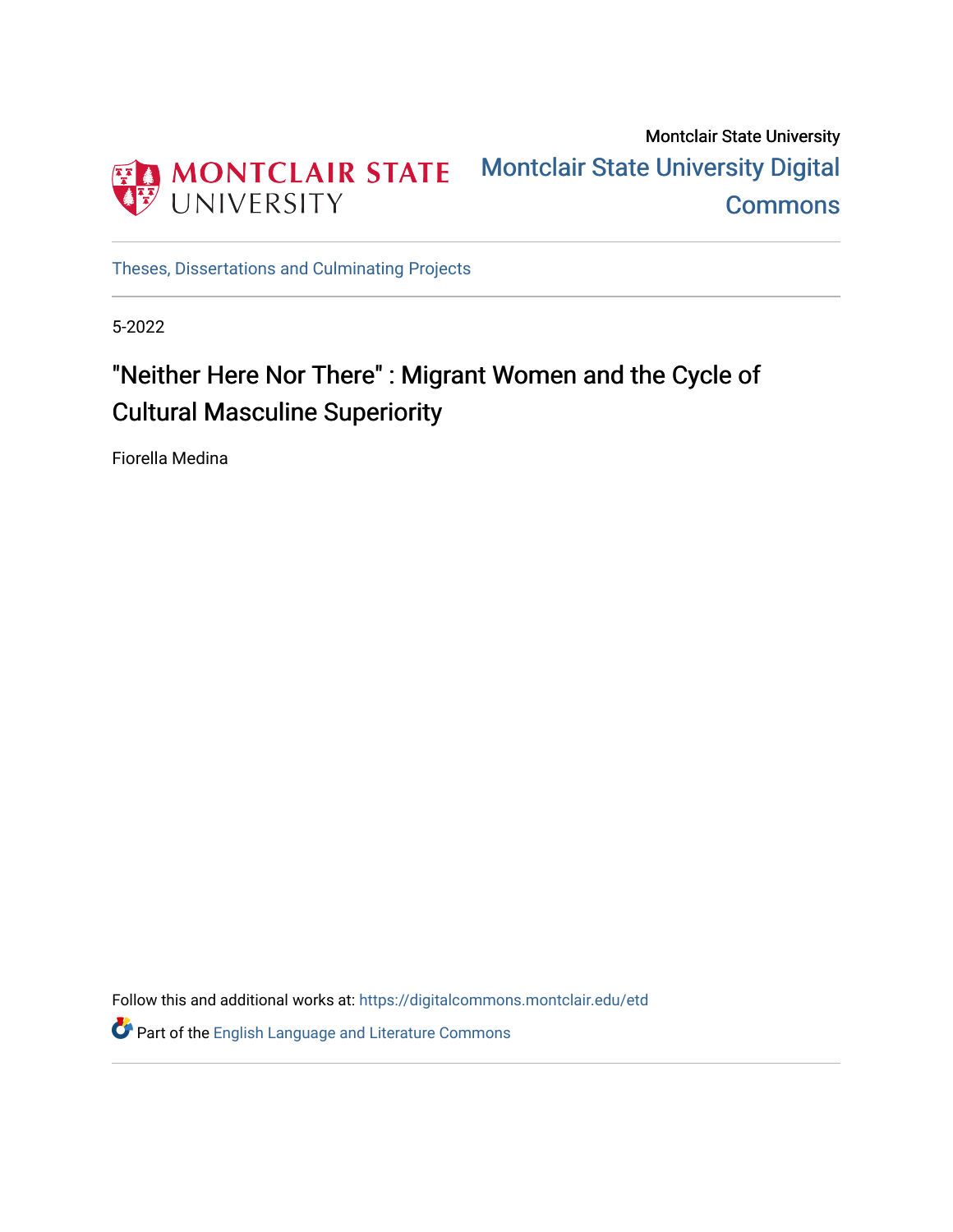#### **Abstract**

This thesis examines the way migrant fiction evolves the use of women's stories. By examining this evolution, I argue that many migrant women writers explore misogyny within their representations of their home and adopted cultures. Using *The House on Mango Street* by Sandra Cisneros (1983), *The Affairs of the Falcons* by Melissa Rivero (2019), and *The Woman Warrior: Memoirs of a Girlhood Among Ghosts* by Maxine Hong Kingston (1976), I explain the techniques these writers use to establish the mistreatment and marginalization their protagonists face. I clarify these works by presenting examples of women gaining agency despite the struggles they encounter. This thesis analyzes how the female protagonists become resilient in spite of the misogyny they face.

*Keywords:* Immigrant fiction; women's writing; female migrant literature; misogyny in literature; Sandra Cisneros; *The House on Mango Street*; Melissa Rivero; *The Affair of the Falcons*; Maxine Hong Kingston, *Woman Warrior: Memoirs of a Girlhood Among Ghosts*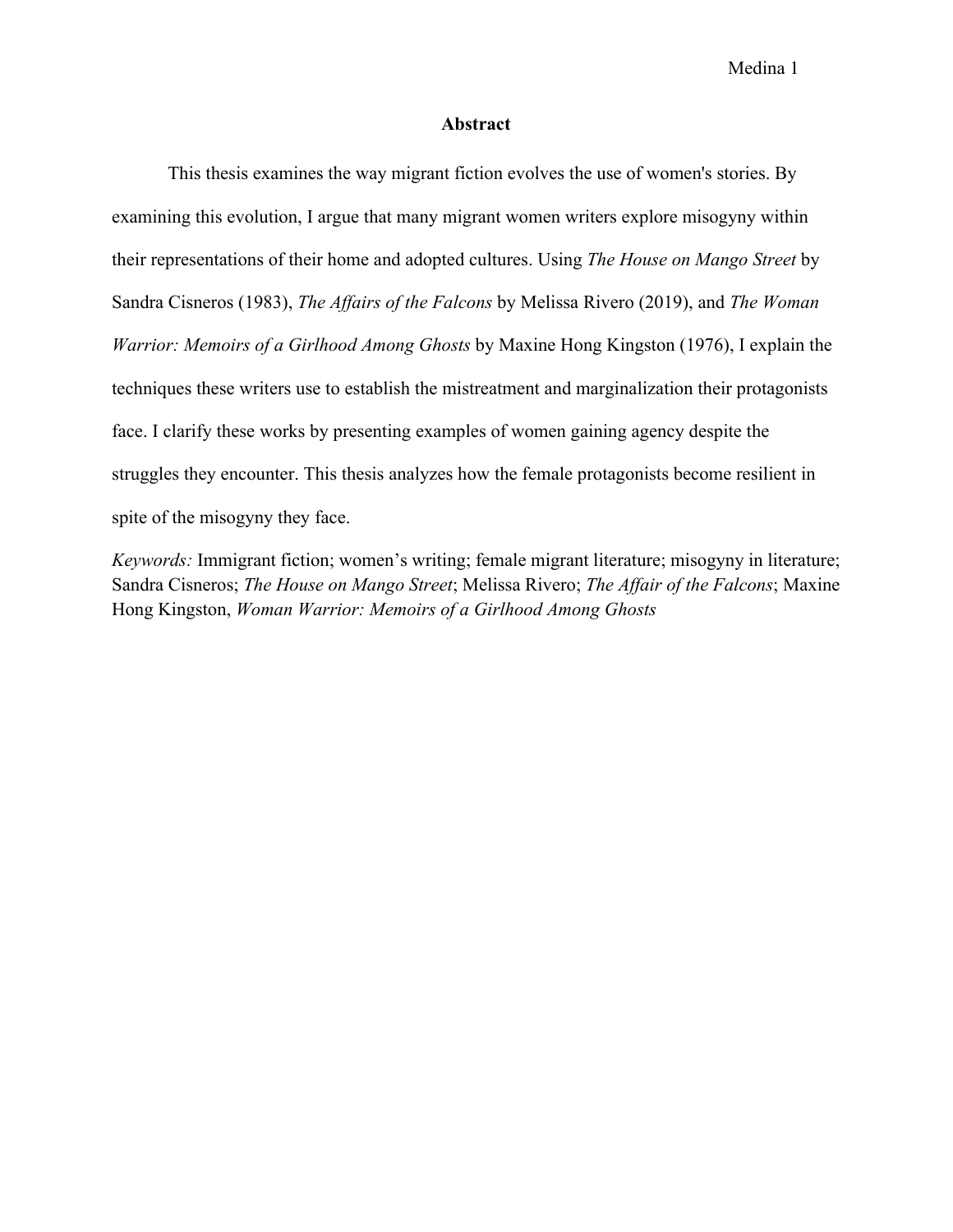## MONTCLAIR STATE UNIVERSITY

"Neither Here nor There": Migrant Women and the Cycle of Cultural Masculine Superiority

by

Fiorella Medina

A Master's Thesis Submitted to the Faculty

of Montclair State University

In Partial Fulfillment of the Requirements

For the Degree of Master of Arts

May 2022

The College of Humanities and Social Sciences Thesis Committee:

English Department

Thesis Sponsor:

 $\mathsf{L}$ 

 $\overline{\phantom{a}}$ 

 $\mathcal{L}_{\mathcal{L}}$ 

Dr. Jeffrey Gonzalez

Committee Member:

Dr. Jonathan Greenberg

Committee Member:

Dr. Adam Rzepka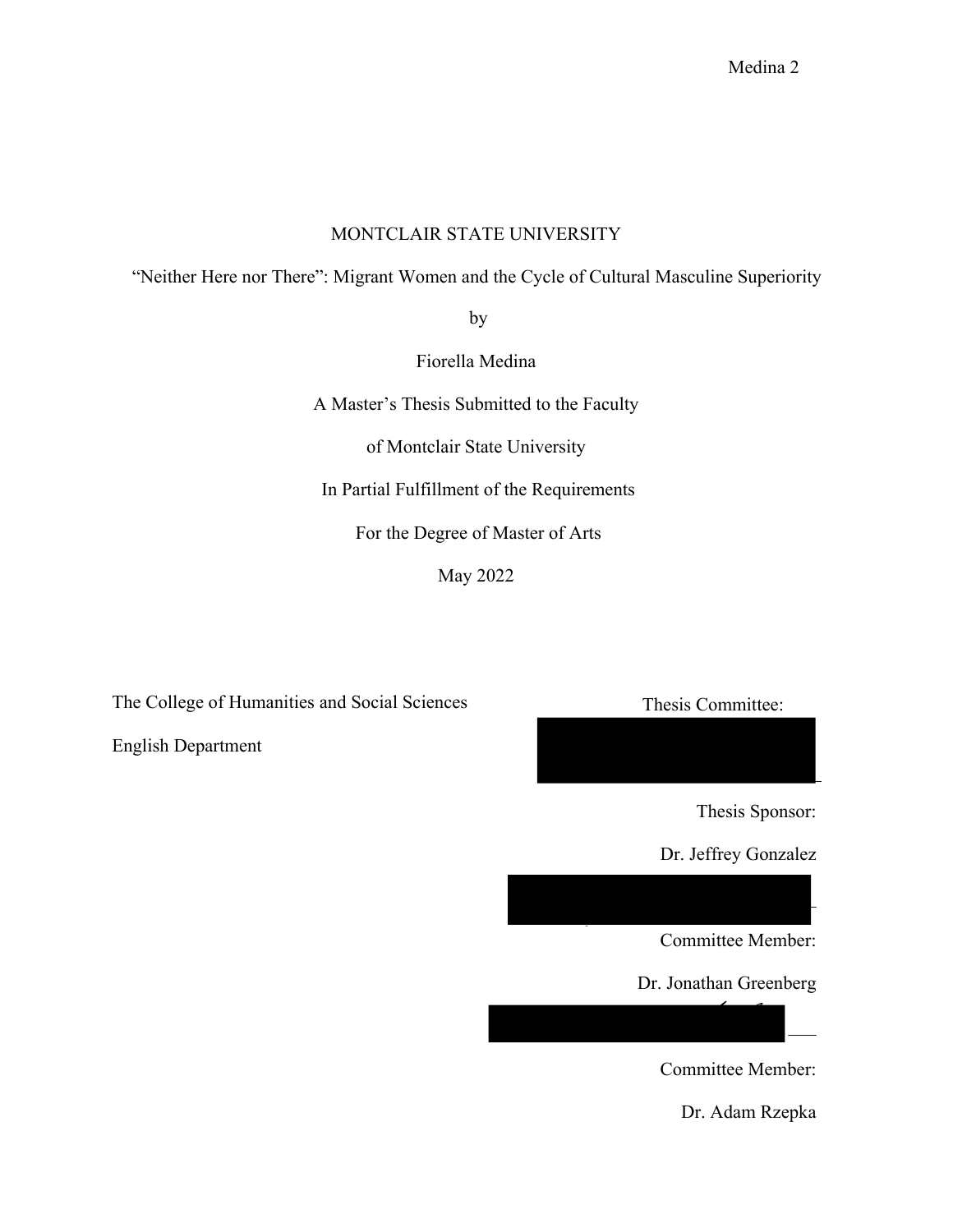# "NEITHER HERE NOR THERE": MIGRANT WOMEN AND THE CYCLE OF CULTURAL MASCULINE SUPERIORITY

### A THESIS

Submitted in partial fulfillment of the requirements

For the degree of Master of Arts

by

### FIORELLA MEDINA

Montclair State University

Montclair, NJ

2022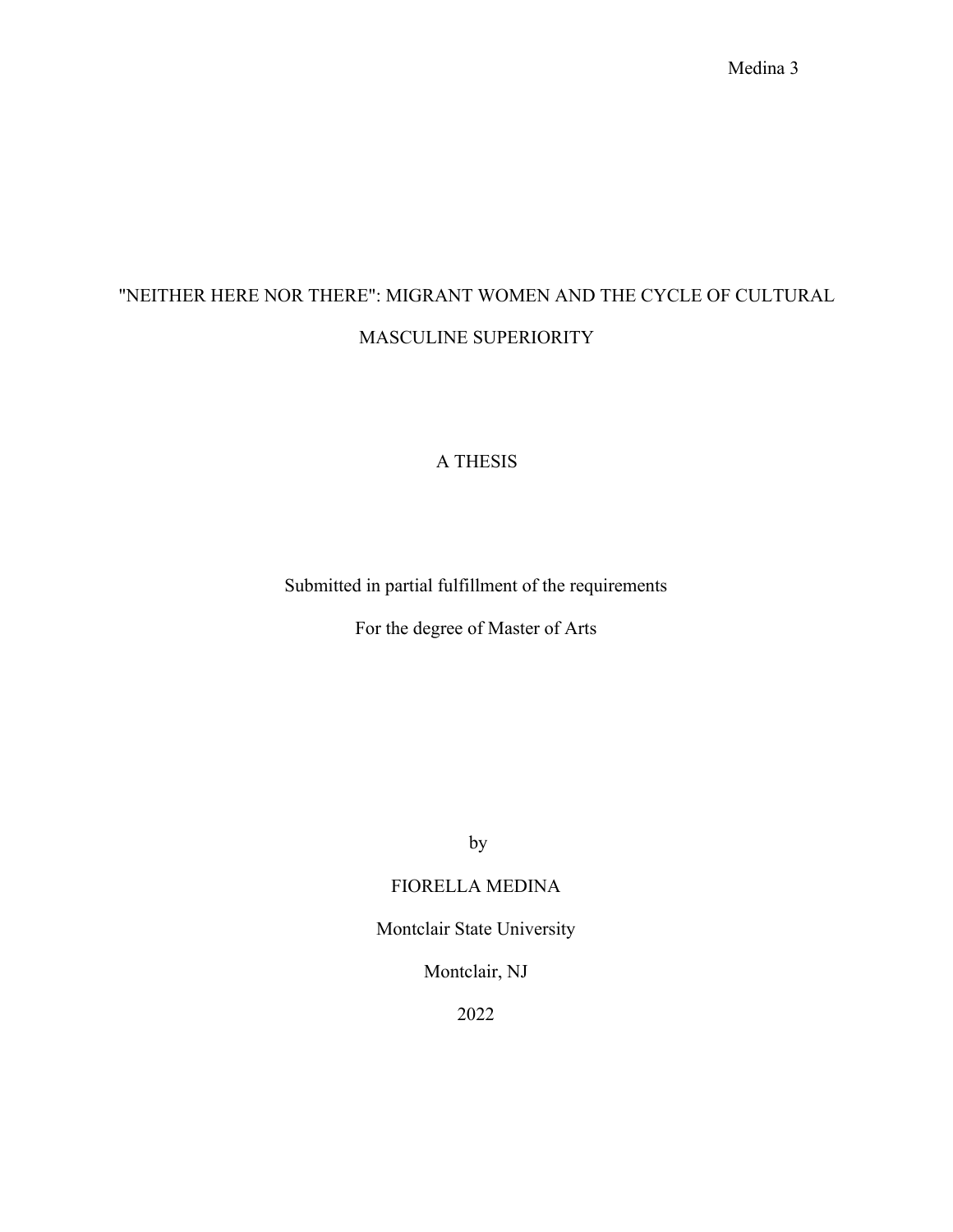Copyright c 2022 by *Fiorella Medina*. All rights reserved.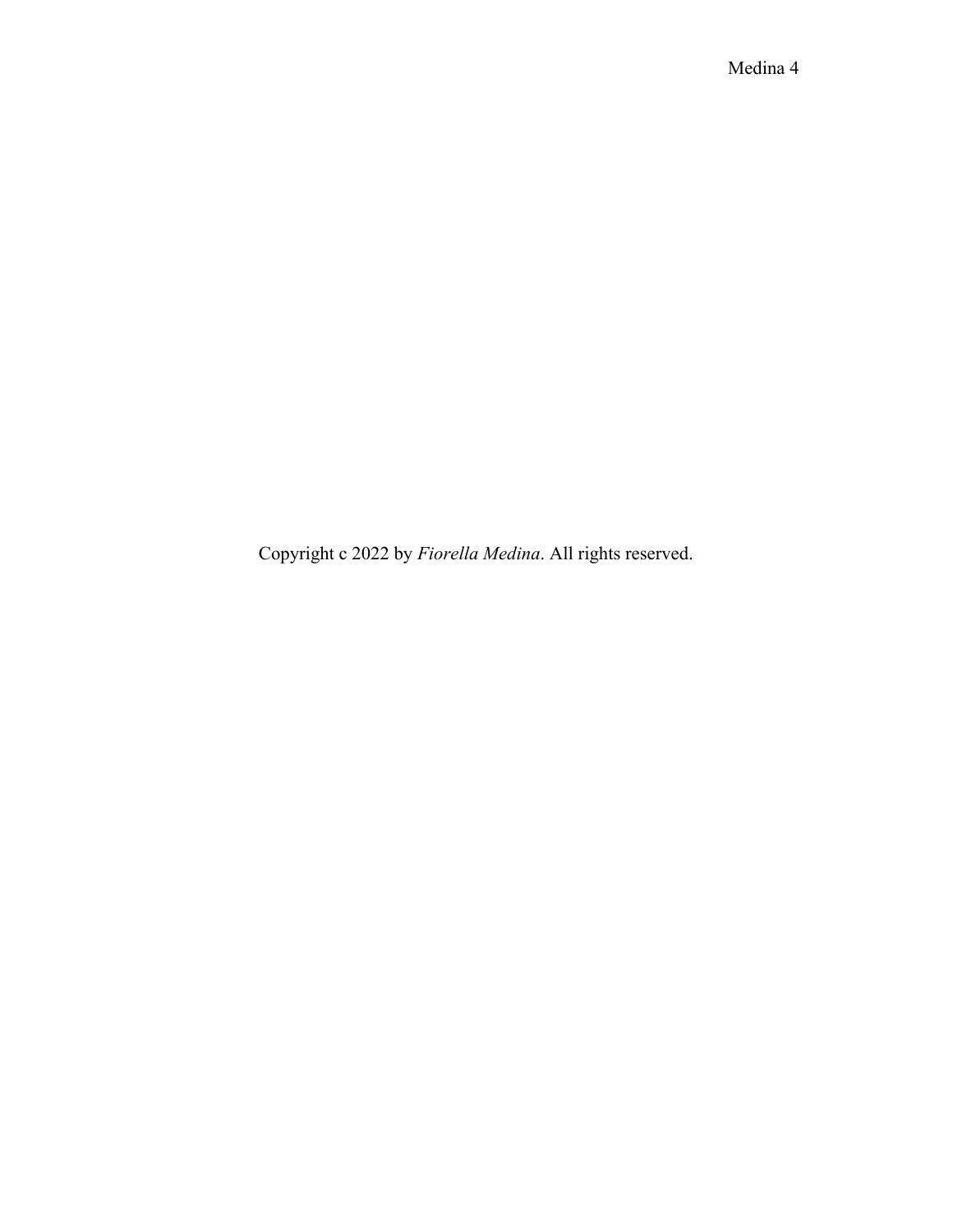#### **ACKNOWLEDGEMENTS**

I would like to express my sincere gratitude to Dr. Jeffrey Gonzalez for his continuous support, patience, and extensive knowledge. Thank you for helping me through all my years at Montclair State and helping me grow as a writer and thinker. An immense thank you to my readers Dr. Jonathan Greenberg and Dr. Adam Rzepka for taking the time and dedication to my thesis. I am grateful for learning under such insightful professors. Thank you to The Center for Writing Excellence staff for your helpful comments and support. You saw the potential and positivity in my project when I was struggling.

I would also like to thank my friends. As children of immigrants, you helped me find the reason for this project. Thank you for reminding me why I write.

Finally, I would like to thank my family, specifically my mother, father, and sister. You are the foundation of my inspiration and motivation. Thank you for all the sacrifices you have made and the devoted love you have given me.

Fiorella Medina – 2022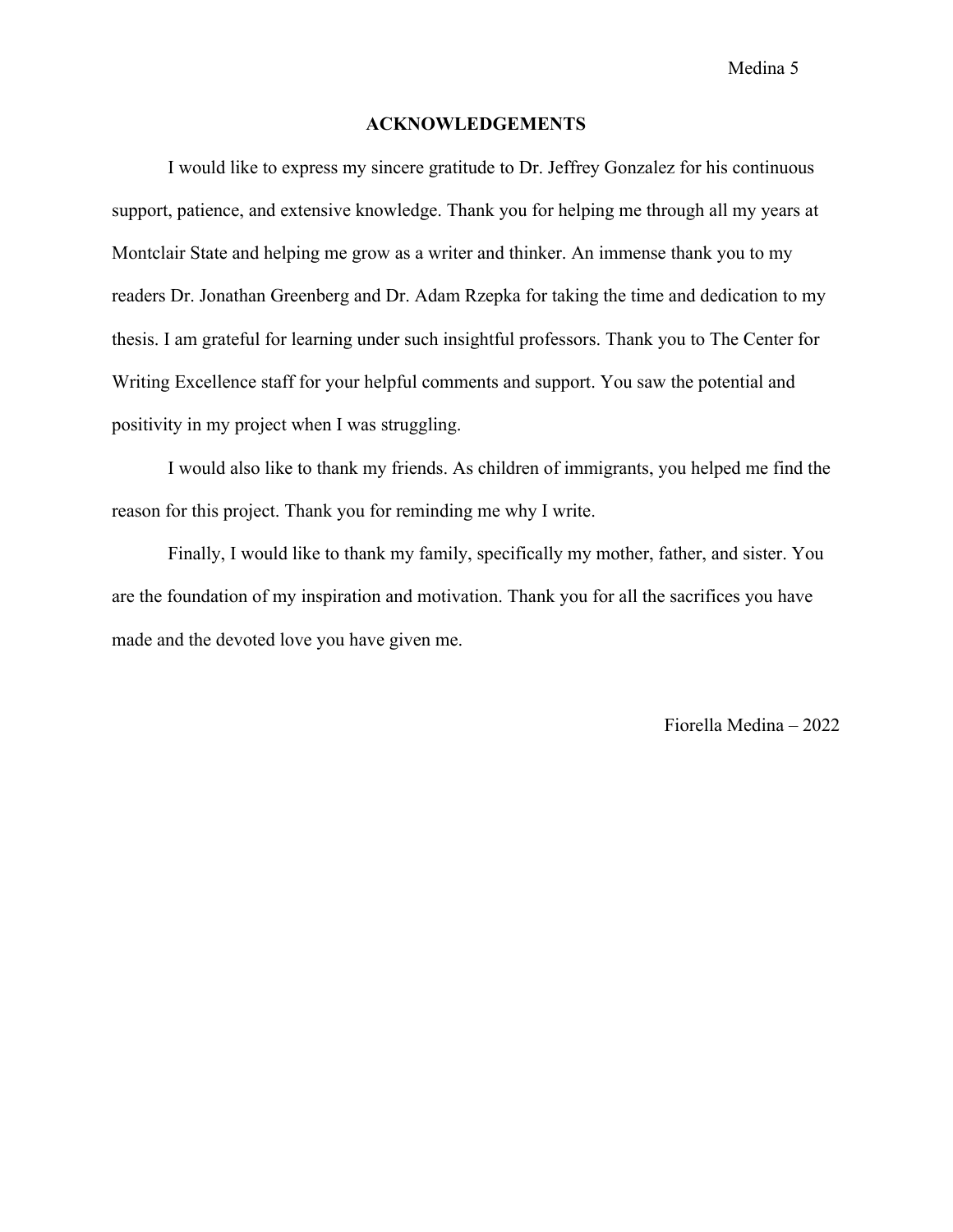# **Table of Contents**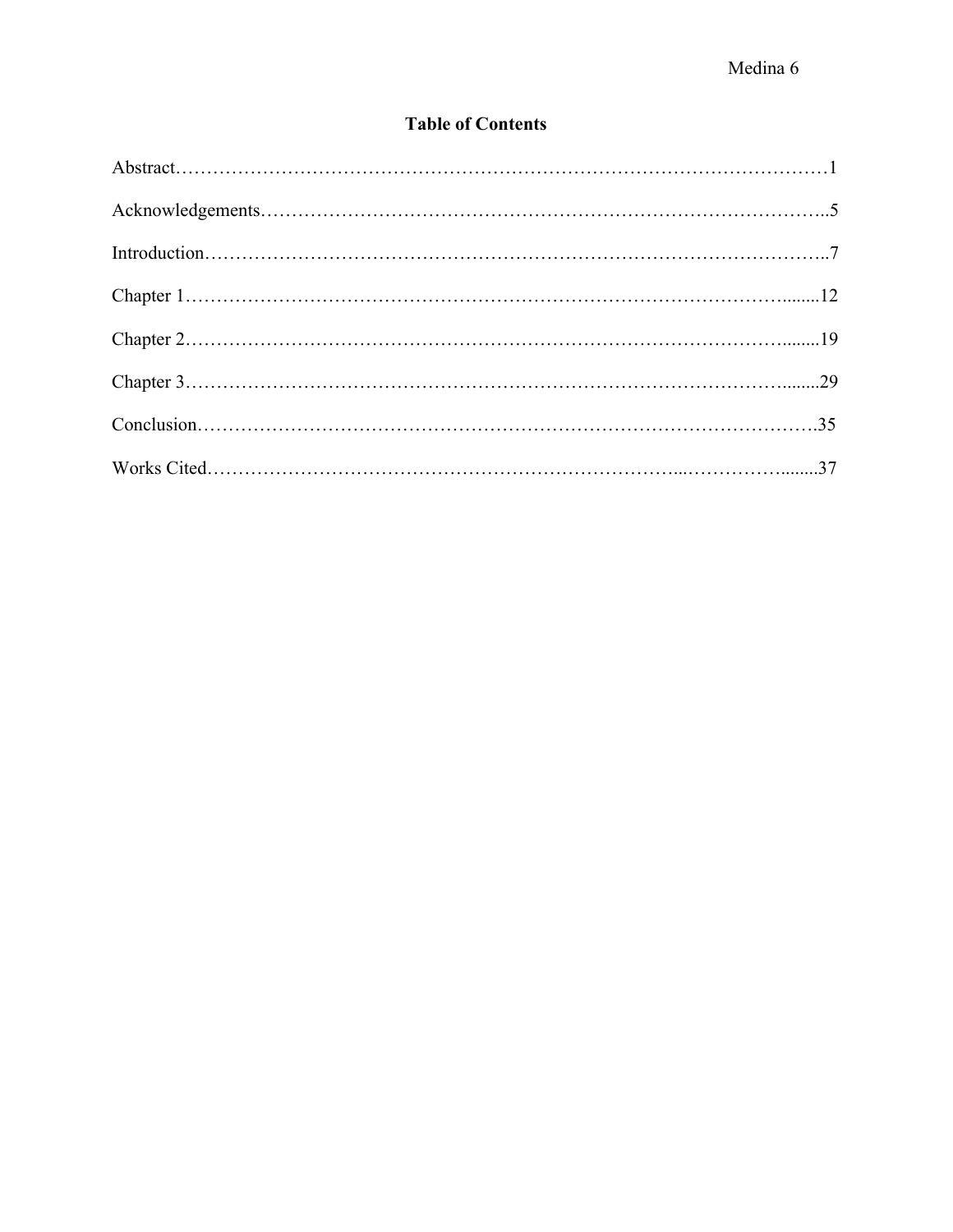#### **Introduction**

Assimilation into American culture is often the focus of literary critics who write about migrant fiction about moving to the United States, and this focus leaves the misogynistic treatment of women in this body of fiction ignored. It is often not applied by critics because women's stories emerge from a patriarchal society and are often subject to misrepresentation in criticism. The women in migrant fiction are often depicted as having the desire to please others and carry out the familial duties they are assigned to by the men in their lives. In Sydney Stahl Weinberg's study, she uses different anthropologists to show how migrant women have not been included in literature completely. She says, "The original reason for the omission of women in historical studies of immigration is not hard to understand. All societies have recognized differences between gender roles and have treated male activities more significant than female roles" (26). This study aims to consider notable works where fictional migrant women are outspoken and gain agency. How do these novels portray misogyny directed at migrant women? This study will answer the question of how several important examples of migrant fiction show women becoming resilient in spite of the misogyny they face.

This thesis will explore *The House on Mango Street* by Sandra Cisneros (1983), *The Affairs of the Falcons* by Melissa Rivero (2019), and *The Woman Warrior: Memoirs of a Girlhood Among Ghosts* by Maxine Hong Kingston (1976) how immigration-focused literary criticism can pay more attention to misogyny. My analysis builds on but also contends with David Cowart's book, *Trailing Clouds: Immigrant Fiction in Contemporary America* (2006), which reviews how immigrant writings change the outlook on how America has shifted as a country paying close attention to their cultural doubleness.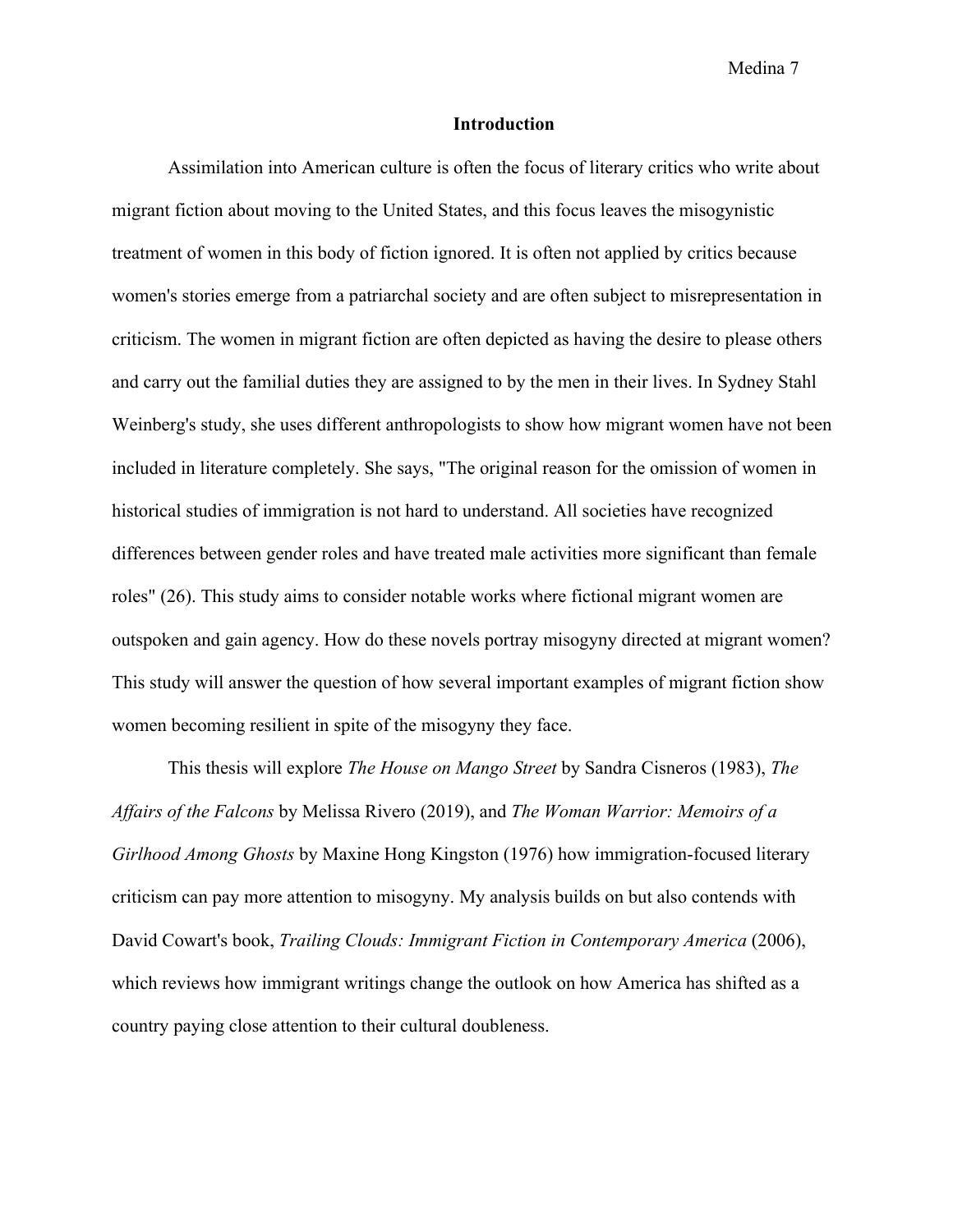Cowart redefines the melting pot in America. Instead of merely coexisting with immigrants, he argues Americans can learn from immigrants who must face challenges such as the pressure to assimilate or who resist assimilation to language, environment, and jobs (2). He concentrates on how migrant writers' characters feel disoriented while having to establish themselves as Americans. He compares the experience to a teenager who is unsure of their identity discovering a new phase of their life (138). Assimilation narratives, according to Cowart, often detail immigrants being welcomed as Americans only if they know how to speak English, are willing to work less-than-prestigious jobs and abide by the government's principles. In Cowart's reading, the gist of immigration literature is assimilation because writers want to immerse their readers in the struggles and adjustments immigrants must face to get established in the US.

His focus on assimilation only embodies pieces of what immigrants face and should not be the sole or predominant focus of criticism of this genre. While he discusses a wide range of immigrant experiences, he does not emphasize the importance of female writers having to break the myths of femininity within their adopted culture and home cultures. Nevertheless, Cowart's text offers great insight into the genre, especially with his analysis of cultural shifts being represented in immigrant writers and how their migrant experience isn't just for entertainment.

A specific cultural shift Cowart repeats is the battle between younger and older generations of immigrants. In his chapters "Assimilation and Adolescence" and "Language, Dreams, and Art," Cowart discusses how the Americanized young first-generation feels the limitations put on them by their immigrant parents. Cowart states most first-generation writers gravitate toward narrative fragmentation and linked stories as a means of reflecting this experience (86). The writers of these novels create fragmented narratives because they are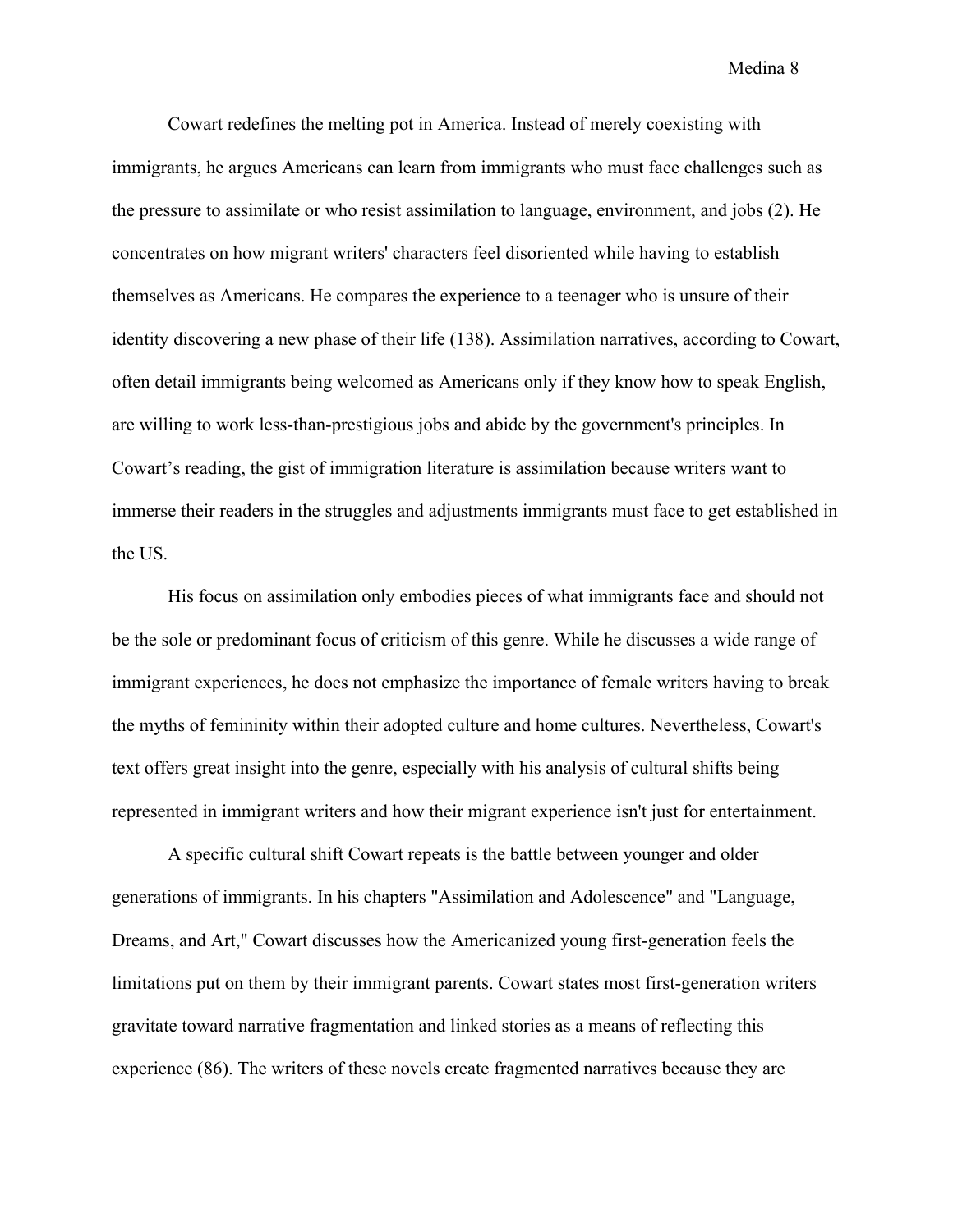expressing how the protagonists cannot speak straightforwardly due to a new, fearful, or confusing circumstance or navigate their bicultural identity easily. They want readers to experience these fragmented sequences to focus on the struggles combining the characters' cultural backgrounds with the new experiences they are facing. Yet this foundational study overlooks novels and stories that illustrate the problem of misogyny in both home and adopted cultures. Cowart believes when immigrants do not bring cultural customs with them, they stumble with their new life in America (87). However, I will advance his argument further to the protagonists who stray away from their customs and struggle, but still find a way to shape their lives.

The coming-of-age novel *The House on Mango Street* is structured as a series of vignettes about Esperanza narrating the lives of people on her home Mango Street and learning about herself as she grows up as a Chicana in Chicago during the 1980s. The novel's vignette form can be seen to reflect Esperanza's limited free time, as if she can only write in short anecdotal form in her busy life. The use of vignettes also causes readers to gather pictures of different women in the community. In addition, Esperanza lives in a predominantly Latinx urban environment and wishes to break free from the realities of her poor neighborhood. The only way she knows how to do so is through her writing. There are also gender norms in her environment that the children from the community learn as they grow older. The people of Mango Street display patriarchal/misogynistic tendencies where the men mistreat women physically and verbally, and Esperanza is sexually assaulted as a teenager. This traumatic experience gives her more reason to leave Mango Street. Esperanza uses this experience and the oppression the other women of the neighborhood face to leave the misogyny behind.

The novel *The Affairs of the Falcons* (2019) focuses on Ana. She flees from Peru in the 1990s to New York, attempting to shape a future for her children while facing many difficulties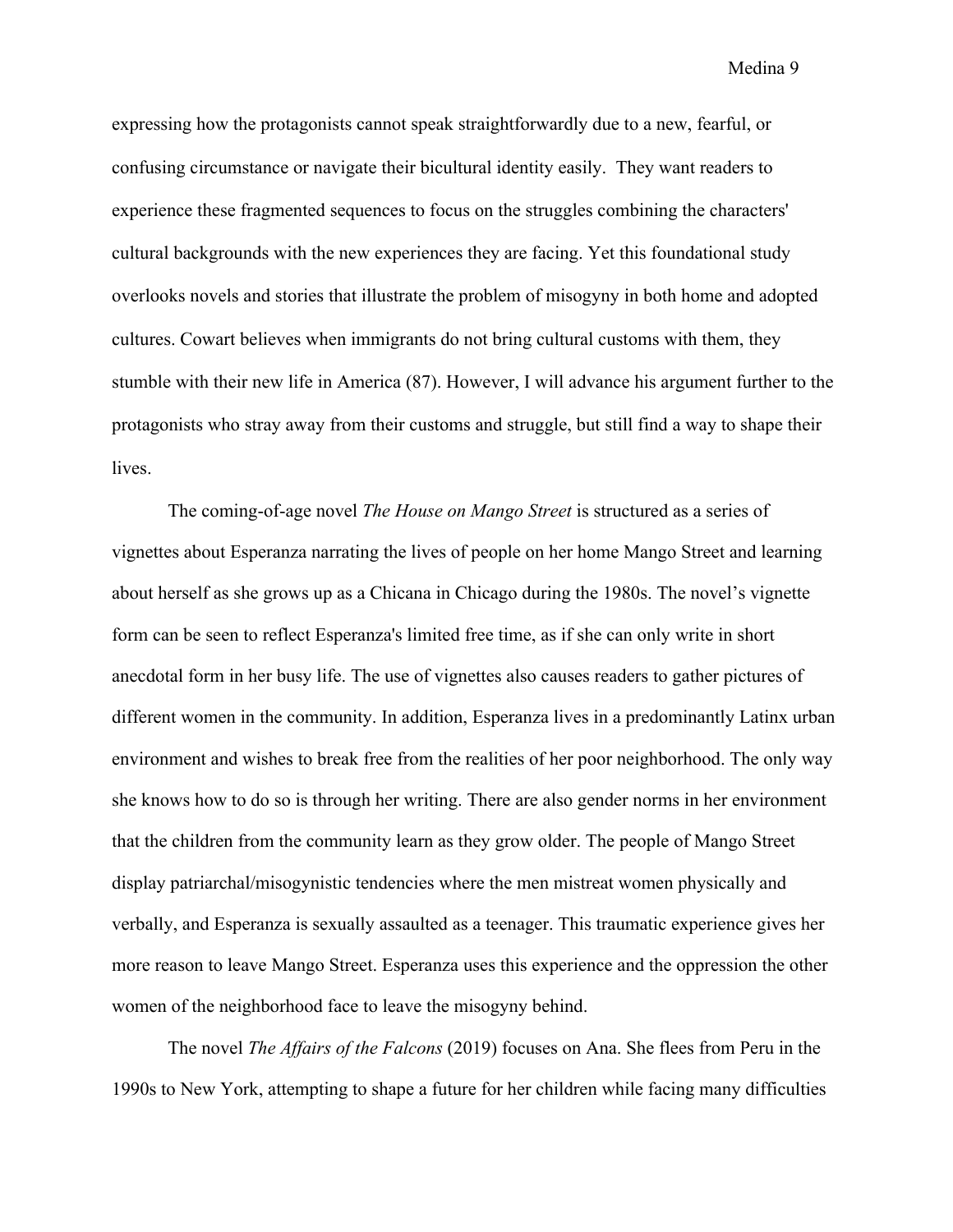as an undocumented resident. She deals with sexual violence from a man she owes money to and misogyny from her cousin-in-law. Many of her struggles prove to readers she can persevere even though her memories are often painful, filled of threats from terrorists and political instability. She likes English better than Spanish because it does not remind her of the life she lived in Peru. Ana still manages to speak the language, support her family, and sustain her well-being economically. On the other hand, Ana's husband, Lucho, refuses to welcome English into his life because he does not want to live in America. He does not have a well-paid job and is frustrated he cannot financially support his family. Instead, traditional gender roles are reversed, and it is hurting Lucho's pride. Both Esperanza and Ana challenge their cultures and move their way through the misogyny that tends to hold the women in a helpless attitude despite their circumstances.

*The Woman Warrior: Memoirs of a Girlhood Among Ghosts* is written as an autobiographical memoir, one blended with Chinese folktales, family stories, and the internal life of author Maxine Hong Kingston. She utilizes voices that are not often combined in a traditional autobiography. The blend mixes her Chinese and American cultures, expressing her frustrations with not belonging to either one. It is also used to show many ways the homeland culture overlaps with her American one. Although her mother would tell her warrior stories, she also told stories of women not being good enough for their families. Kingston retells the folktales blended with her own story of finding a way to reconcile with both cultures. The author's technique allows her to establish her own independent feminine identity. All three protagonists establish their identity through accepting and mixing both cultures in their lives.

These works I will be using do not allow women to go unseen despite the mistreatment and marginalization they face. These works are valuable and important because they contribute to the representation of migrant women by voicing women's experiences. My essay will assert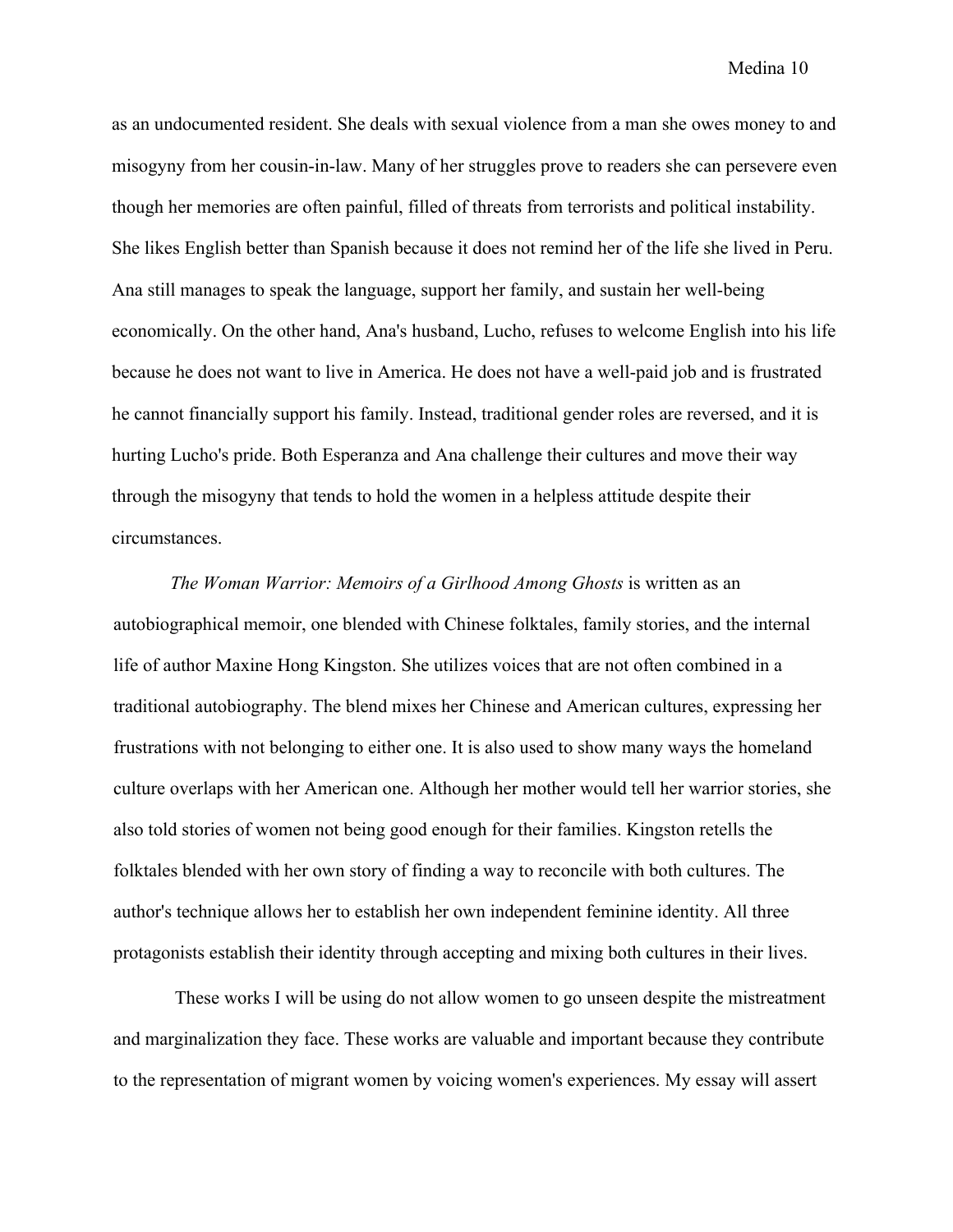the importance of women's migrant fiction in a globalizing world that is nominally more equal than in the past but retains elements of misogyny. Despite Ana's misogynistic struggles in both Peru and New York, she manages to never give up on her family. Cisneros' Esperanza uses the women in her neighborhood's misogynistic experiences as models for what she doesn't want. Kingston develops her confidence and growth in her marginalized environment. All three women are written to face adversity and prove migrant women are powerful.

These authors use different methods of writing to enhance the strong female leads. Rivero uses the tool of flashbacks while Cisneros and Kingston use the tool of syntax from their respective language to demand the audience adjust to otherness. These methods align with the resilience they show in these works. Ana does whatever it takes to live in America and persevere for her family. She splits attention between previous events and present-day scenes, such as when she thinks of her life back in Peru or when she is close to deportation, as she struggles to make life work. Cisneros makes Esperanza want to leave Mango Street the whole book but at the end she wants to return to help the other women, not rejecting but revising her culture. Kingston is a writer who is supposed to be silent, to illustrate the gap between her Chinese and American heritage. She is sworn many times by her mother to not mention a word by her mother but tells her readers the truth. Yet she displays the profound ways her culture has influenced her throughout the text. The technique and content these writers use establish conflicts between their adopted and homeland culture's desires and reality among themselves. All three authors illustrate female creative expression in cultures that often don't acknowledge or privilege this kind of art and will open the correct conversation migrant women should have in immigration history. These works can lead to change by acknowledging the grit it takes to survive this world as an underprivileged person.

*The Affairs of the Falcons* by Melissa Rivero, *The House on Mango Street* by Sandra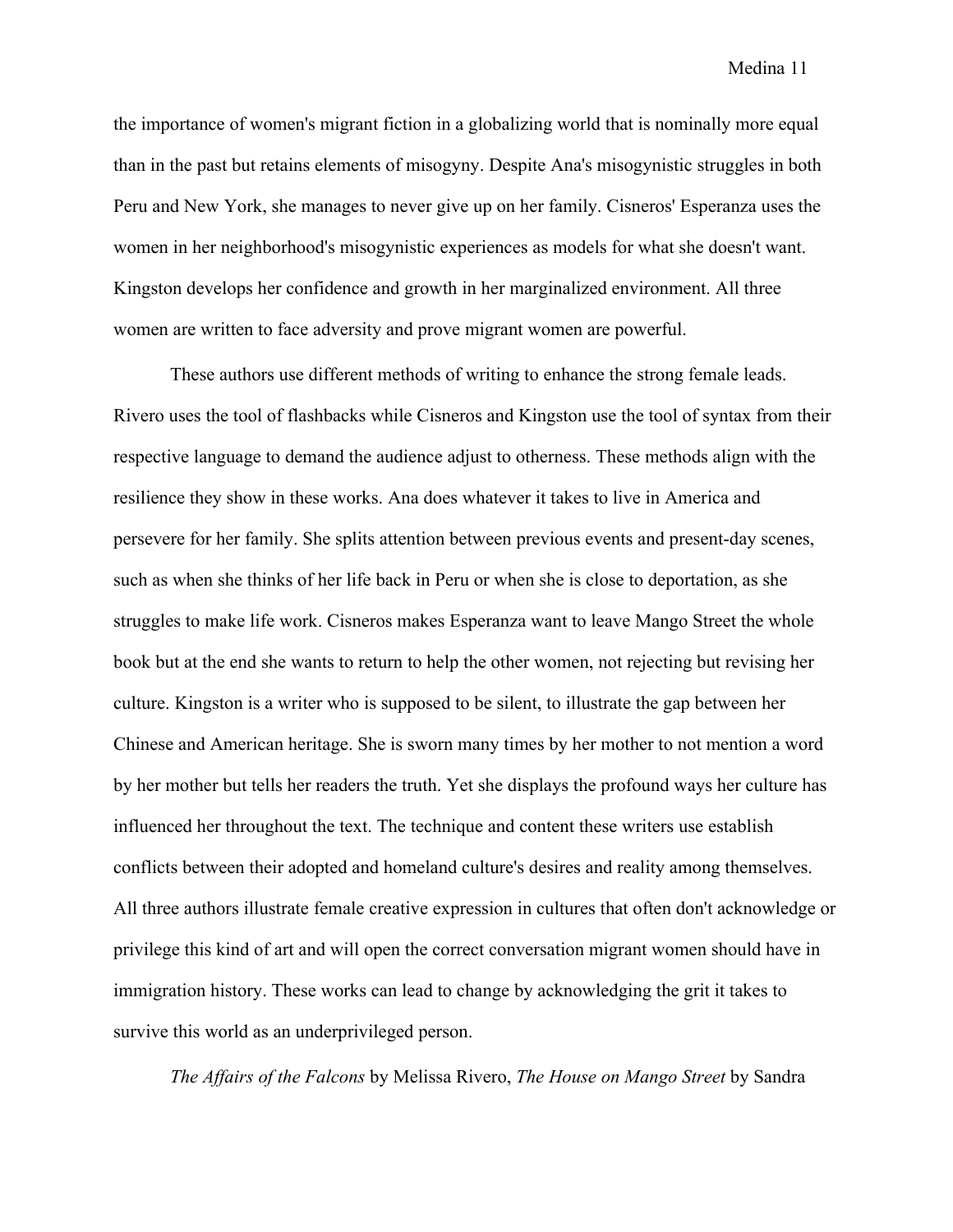Cisneros, and *The Woman Warrior: Memoirs of a Girlhood Among Ghosts* by Maxine Hong Kingston center on the importance of women's experience, their literary expressions lead toward the importance of social change outside their culture, and the conflict navigating them. Their culture's treatment of women causes them to keep their desires private until they can express themselves externally. The protagonists maneuver and reject their way through misogyny by ending the generational cycle and achieving independence.

#### **Chapter 1**

*The House on Mango Street* by Sandra Cisneros is about a Chicana girl named Esperanza who lives in Chicago. She is an aspiring writer who wants to have a home of her own. Esperanza begins narrating her vignettes at the age of twelve and ends the vignettes at fourteen years old. Throughout these two years, Esperanza makes the transition from childhood to. She is empathetic to the dysfunctional community that she grew up within but wants more for herself. She learns that gender roles are socially constructed and how the male characters live easier lives. Esperanza's time on Mango Street helps her realize that women are not liberated from their home culture's expectations simply because they have moved to the United States.

The critic Regina M. Betz discusses how Esperanza does not feel a sense of belonging on Mango Street because the other people who live there want to make it feel like the country they left. Esperanza feels more Americanized culturally. According to Betz, in her characterization of Esperanza, Cisneros "challenges ethnic tradition and dismisses misogynist beliefs that hold women in particularly helpless places of servitude. If anything, the narrator feels as if she does not belong on Mango Street, and this is signified by the author's use of English to express belonging" (29). Esperanza's goal is to leave Mango Street to escape the cycle of poverty and misogyny the community is subjected to. This chapter focuses on the misogyny among the women Esperanza lives with and how she overcomes being stuck in that cycle. She begins to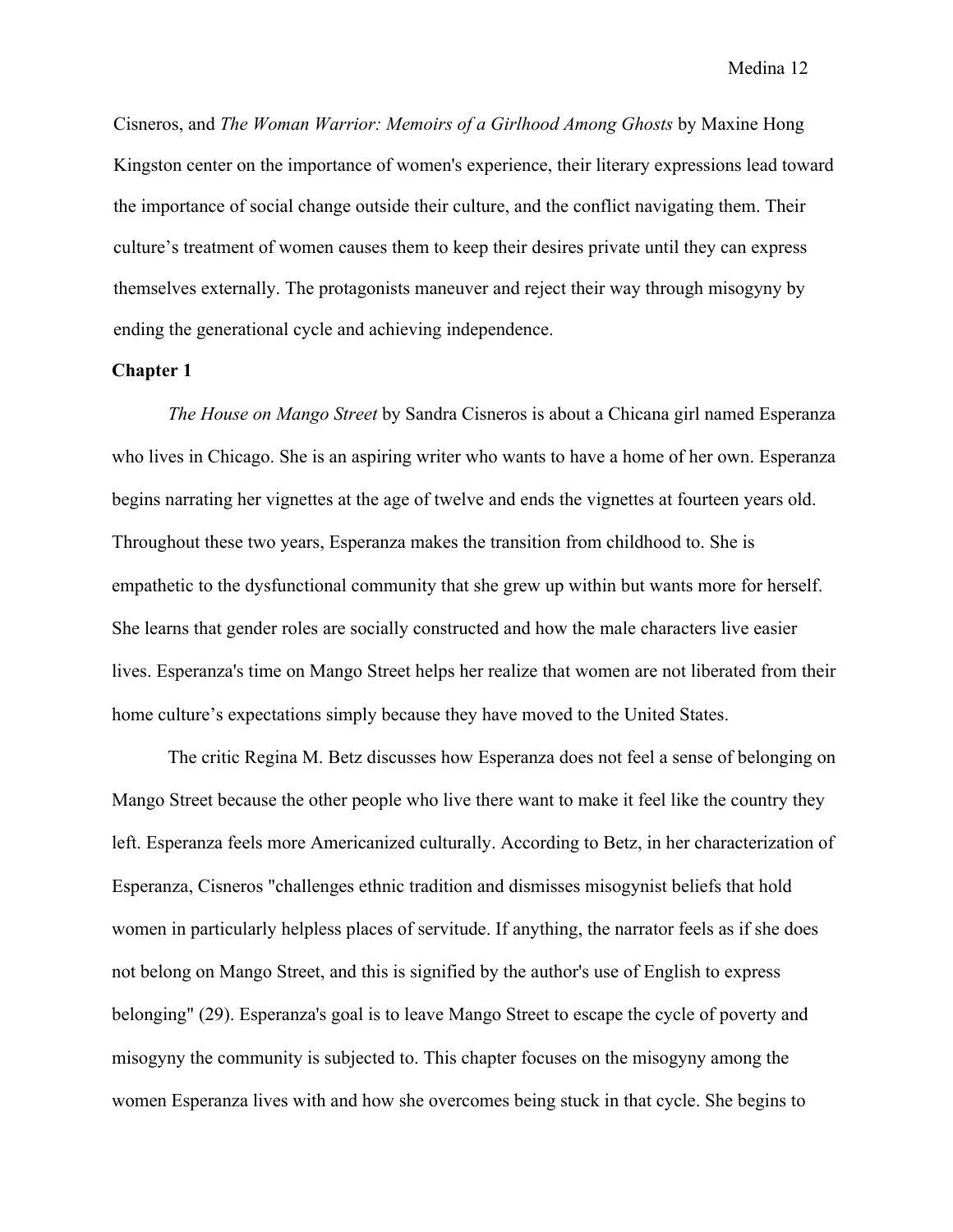understand how the world works and uses her creative intelligence, which is visible through her storytelling in first-person narration across the 44 vignettes as well as the vivid characteristics she observes and characters she describes.

Although it is not autobiographical or a memoir, Cisneros uses the influence of real-life experiences or people she's met as the basis for characters (xviii). The prose style is lyrical when she is ending a vignette. Yet while the language aims at beauty, Cisneros includes informal gestures, such as omitting quotation marks around dialogue. Her vignettes center on Esperanza's point of view, observing her neighborhood and their lives. In her prologue, she describes a picture of when she wrote this book and describes her younger self in third person: "She [Cisneros] experiments, creating a text that is as succinct and flexible as poetry, snapping sentences into fragments so that the reader pauses, making each sentence serve *her* and not the other way around" (xvii). Each of the first-person vignettes Cisneros creates can stand alone and offer a slice-of-life perspective on Esperanza's experience.

The English is straightforward if a non-native speaker wants to read with ease. She uses bilingualism to integrate herself and others into American culture without completely losing touch with their Latinx culture. She incorporates food, endearing nicknames, and objects as an inclusion of Spanish in her writing. The use of Spanish words such as *frijoles, Mamacita,* and *chanclas* reminds readers of their cultural background. Thus, Cisneros opens her writing to Spanish speakers like her dad, who want to practice their English and feel capable of reading stories they can relate to and not feel ashamed for not understanding (xvi).

Despite living in a Spanish-speaking community and narrating other characters' Spanglish, Esperanza clings to the English outside her neighborhood. She wishes to leave Mango Street, buy a house, and become a writer. Both Cisneros and Esperanza share similar lives and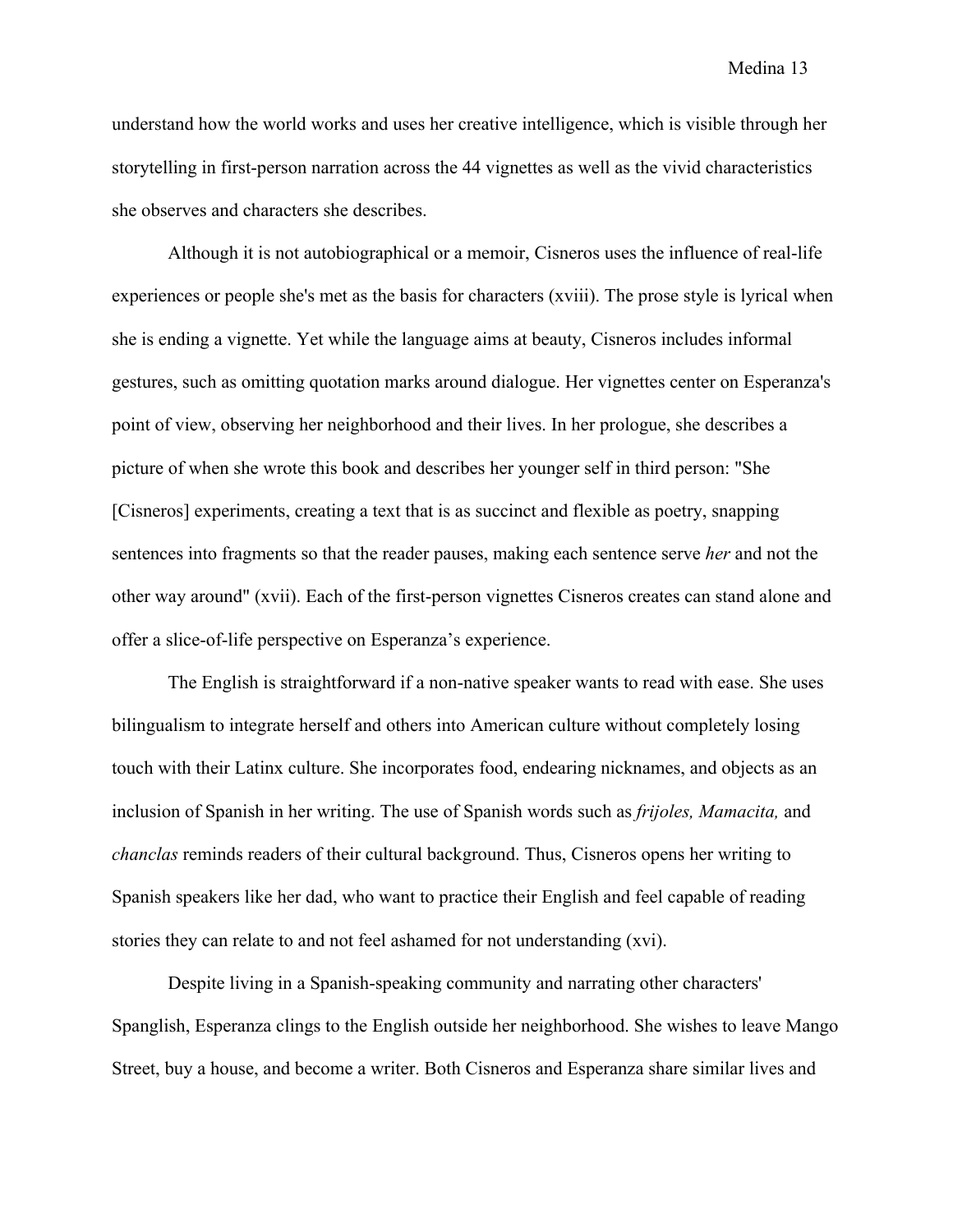use English when they write. The critic Fatima Mujcinovic talks about how English is used in multicultural literature to reach a wider audience. However, both Kingston and Cisneros cannot write without including something of their home culture to this audience. Cisneros says, "What I am especially aware of lately is how the Spanish syntax and word choice occurs in my work even though I write in English'' (Mujcinovic 99). She is writing her English the way Spanish is spoken which is able to create uniqueness and claims a place in multicultural narratives. For example, in the vignette, "Papa Who Wakes Up Tired in the Dark" has Spanish words in an English syntax: "*Está muerto*, and then as if he just heard the news himself" (56). Writing in English, however, also comes more naturally because of the monocultural education Cisneros received. Cisneros writes in her prologue that she only knew of English writers and felt a displacement from her Mexican roots until she met her publisher, who introduced her to migrant writers (xxiv). After this incident, Cisneros began to use the Spanglish language, a Chicano/a language, with a sense of cultural pride. However, at the beginning of the book, Esperanza wants to stray from the language more common in the discriminatory and misogynistic community she finds herself in. She understands that the maltreatment of women is part of the street's culture and recognizes that it's difficult to break the cycle but wants freedom from the injustices against women.

Esperanza thinks the English language will enable her to leave the generational cycle of misogyny but is sometimes embarrassed by her fluency in language outside of Mango Street, where Anglos don't speak Spanish. She does not introduce her name at the beginning of the book because she is not comfortable sharing it: "At school they say my name funny as if the syllables were made out of tin and hurt the roof of your mouth. But in Spanish my name is made out of a softer something like silver, not quite as thick" (11). Although Esperanza can assimilate by using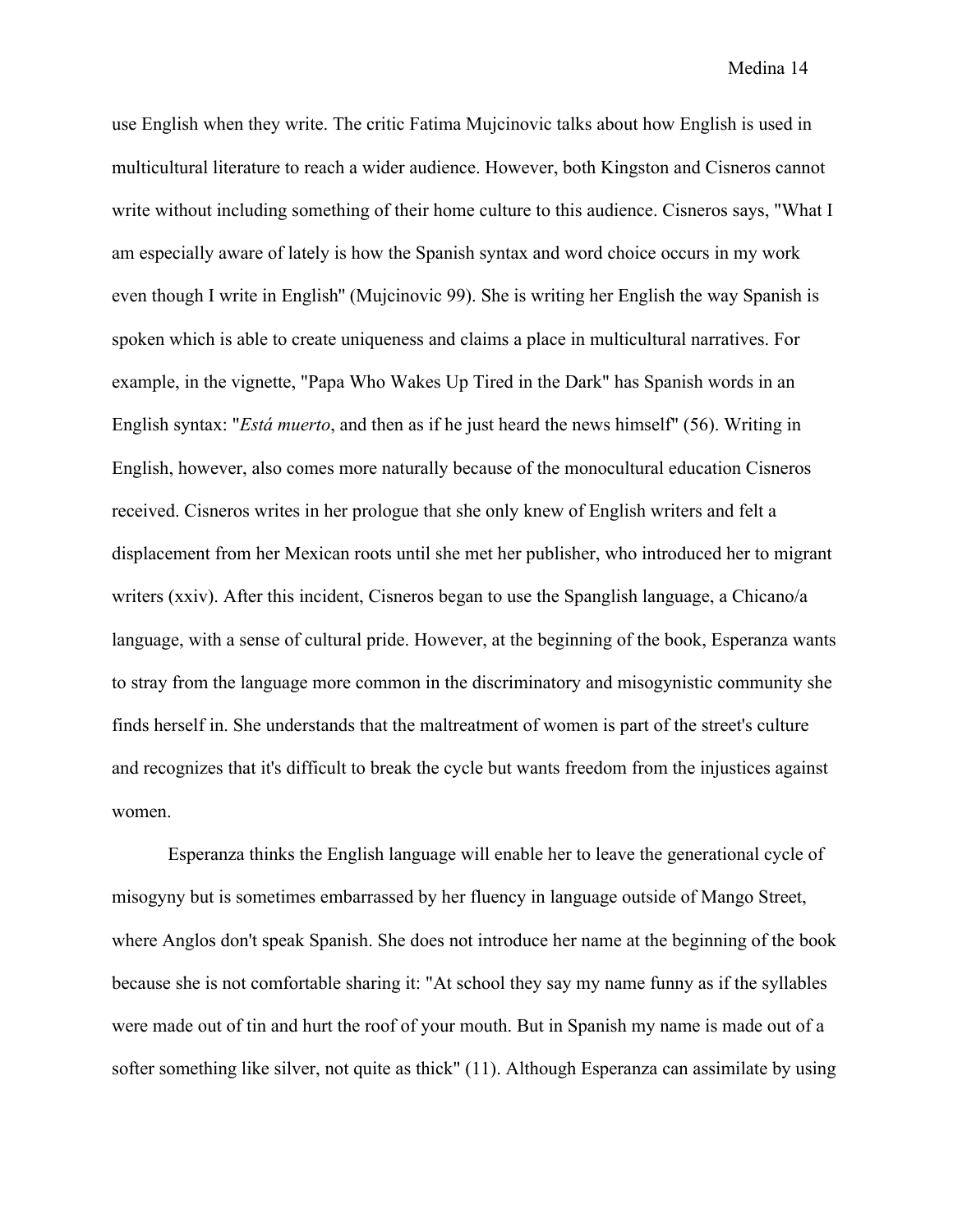English, Anglos cannot pronounce her name. As a result, Esperanza thinks her name will not be helpful if she wants to move on to higher class. Incidents like this means she questions if it is worth being bilingual and switching languages until she meets Mamacita, the wife of one of her neighbors. The vignette, "No Speak English," identifies how Mamacita refuses to assimilate and has never left her house since she migrated to America. She never wanted to leave her home in Mexico, but her husband did. He gets frustrated with her and wants her to speak English, but she's homesick. Mamacita struggles especially when her baby boy learns how to speak English from watching television: "No speak English, she says to the child who is singing in the language that sounds like tin" (78). Here, Esperanza says how English sounds like tin because its consonant and vowel sounds can seem harsh to someone who doesn't speak it. Nevertheless, it is a language that would make living in the United States easier and give her more opportunities. English would help her social mobility so that she does not face the same life as Mamacita.

Cisneros includes another vignette about Esperanza's name and shows that she inherits it from her great-grandmother. She childishly believes since her name is the same, she will have to live the same life. She describes her great-grandmother as a wild horse who wouldn't marry until her great-grandfather forced her (10). Esperanza uses a stereotypical word "wild" to describe Latina women and to describe her great-grandmother. She is also stereotypically forced into marriage because she can't make her decisions anymore. Esperanza is still young at the beginning of the book and believes that with age women become more submissive. She wants to stray away from potential men who would take control of her as her great-grandmother and Mamacita experienced. She wants to create a new identity and tradition, so she does not have to live a submissive life.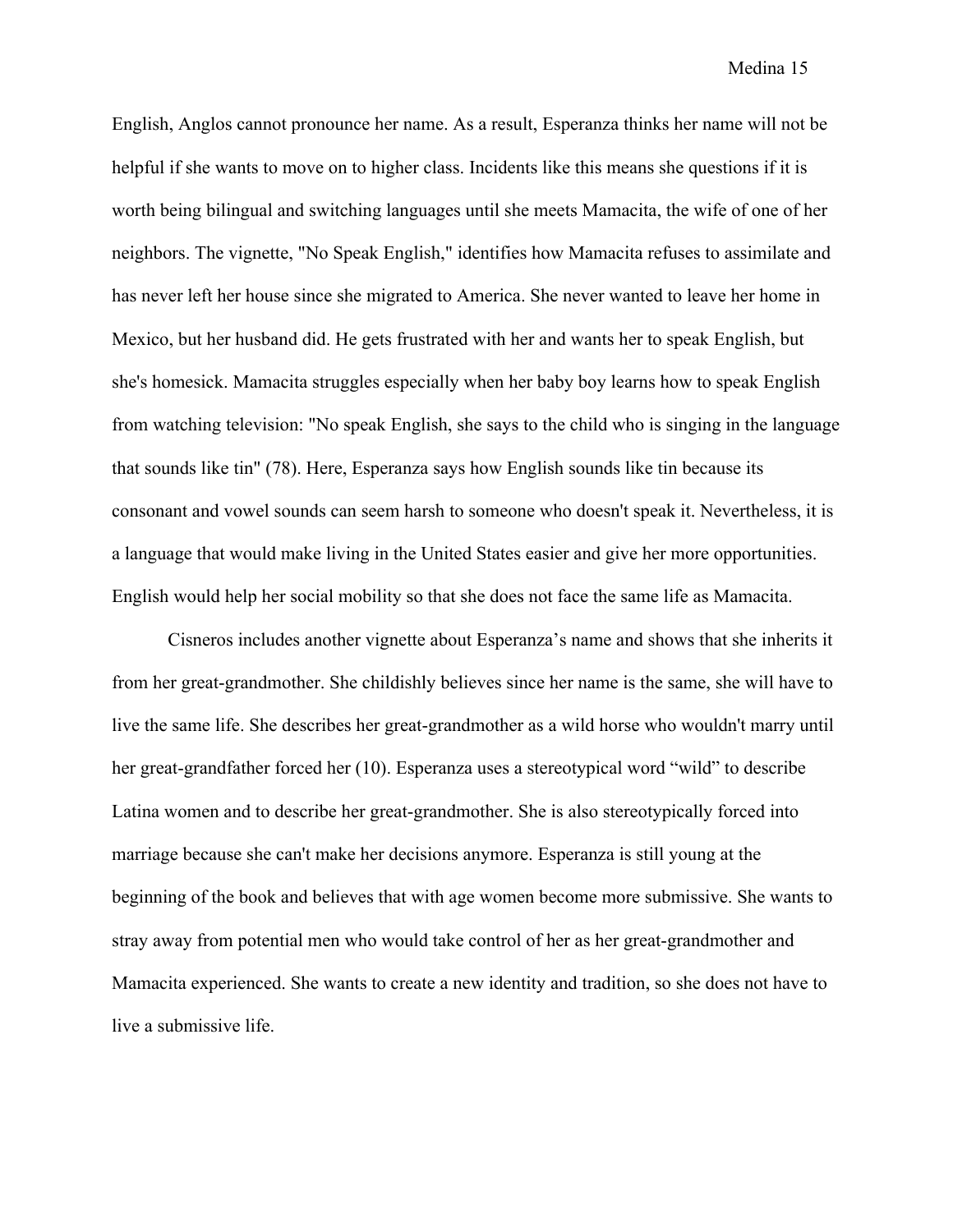As Esperanza gets older, she acknowledges that the women in her life learn to be compliant because they don't know how to escape a cycle of repression from men. Jayne E. Marek describes the women in the book in migrant fiction as related to images of flight, freedom, and danger (182). Marek believes these women embody the traditional gender expectations of being beautiful, a mother and a wife, and exhibit a willingness to be sexualized. These gender roles are paralleled to the images portrayed because the women think they are living freely but are living to please others with their standards. Throughout the book, Esperanza strays away from these expectations and learns to break from generational habits. The women Marek discusses who are ambivalent symbols of flight and freedom, but mostly portraying danger are Mamacita, Marin, and Sally.

Marin is the Puerto Rican older girl on the block who teaches Esperanza how to impress men. She wants to use the patriarchal society to her advantage. She tells Esperanza about her boyfriend and teaches her about sexuality (27). Marin is one of the "danger" images of gender expectations: beautiful, unchaste, and drawn to the wrong men. Marin's attempts at self-assertion are overlooked by the misogyny around her. She thinks beauty and charm will save her and change her life until she is seen as a prostitute by male authority figures (66). Esperanza narrates how the authorities view her neighborhood with no respect because they assume women are out late for prostitution since they live in an urban environment. These limitations on women and constant prejudice convinces Esperanza to avoid becoming the symbols Marek wants her to embody.

The last woman who teaches Esperanza what kind of person she should be is Sally. Esperanza believes Sally is trapped in the cycle of sexualizing herself to get what she wants. Sally faces the negative consequences of her father's domestic violence. At first, Esperanza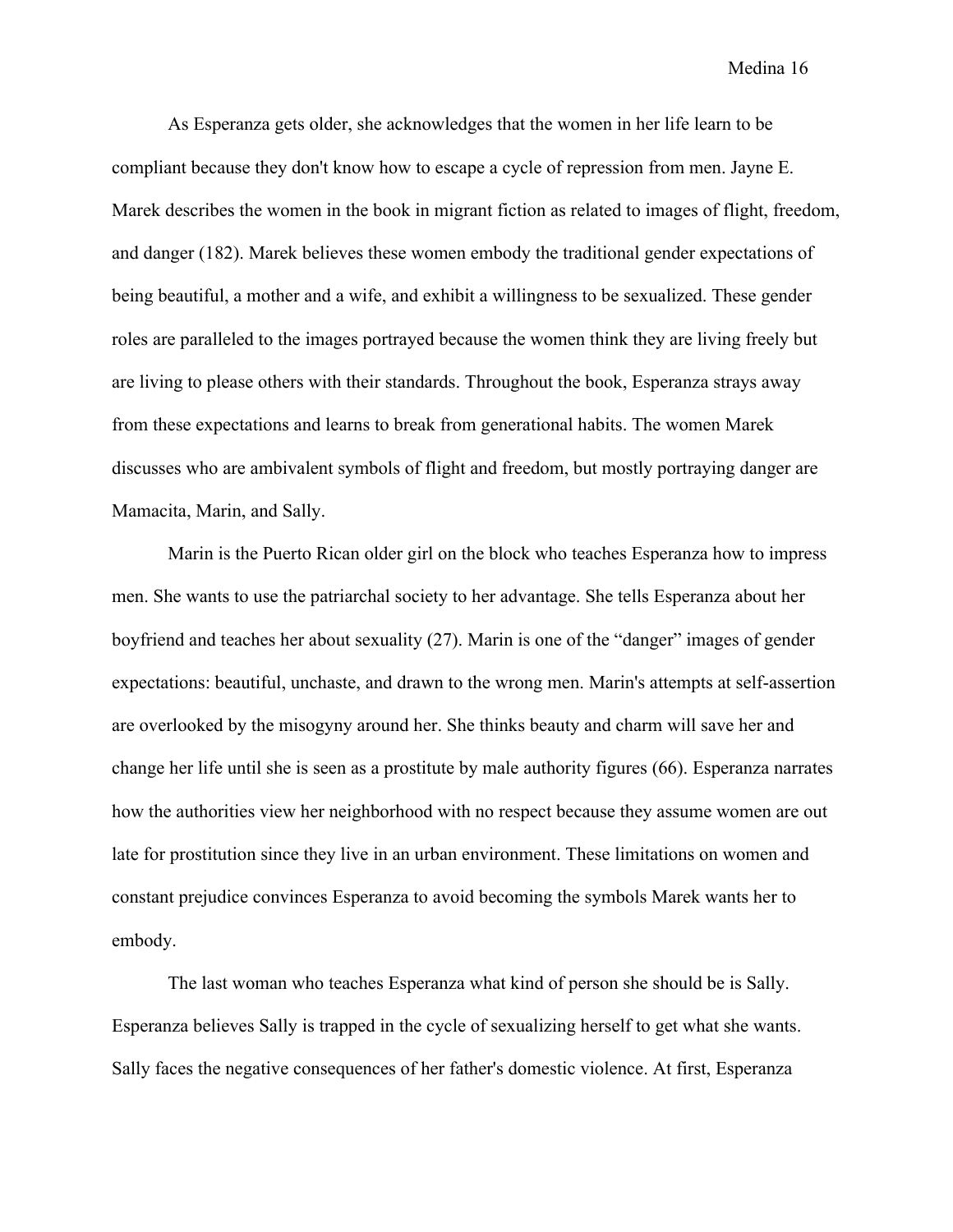wants to become like Sally, who all the boys admire, until she realizes the dangers she faces with her father. Esperanza tries to protect Sally by letting her stay at her place but Sally, "would've stayed too except when the dark came to her father, whose eyes were little from crying, knocked on the door and said please come back, this is the last time. And she said Daddy and went home... he just forgot he was her father between the buckle and the belt" (93). Sally cannot run away from the violence her father commits toward her and makes excuses for him. Her father hits her when she does something wrong, but Sally justifies it because they are family. The father's misogynistic behavior stems from his strict religious belief that women's beauty is troublesome. Sally believes this is the only type of relationship and love that exists for her. As a result, she gets married to another violent man: "She is happy, except sometimes her husband gets angry and once he broke the door where his foot went through…She sits at home because she is afraid to go outside without his permission (101-102). Sally is accustomed to these acts of violence and cannot escape them. Her relationships with men have a power imbalance where they control her. If she tries a healthy relationship, she will feel uncomfortable. Esperanza is worried this could be her fate if she stays on Mango Street.

As the collection goes on the characters get older. In "The Family of Little Feet," readers finally see the turning point of these girls becoming women. Many Latino cultures celebrate a *quinceanera* when a young woman becomes fifteen. They have a change from sneakers to heels that represents a step into womanhood. Although there is no *quincenera* in this vignette, Esperanza and her friends experience the symbolic change of sneakers to heels when a neighbor gives them a box of heels. These shoes begin to sexualize the girls and make Esperanza fear leaving her childhood, scared of growing up. The first time these young girls see the dangers of men is when a homeless person says, "If I give you a dollar will you kiss me?" (41). This is the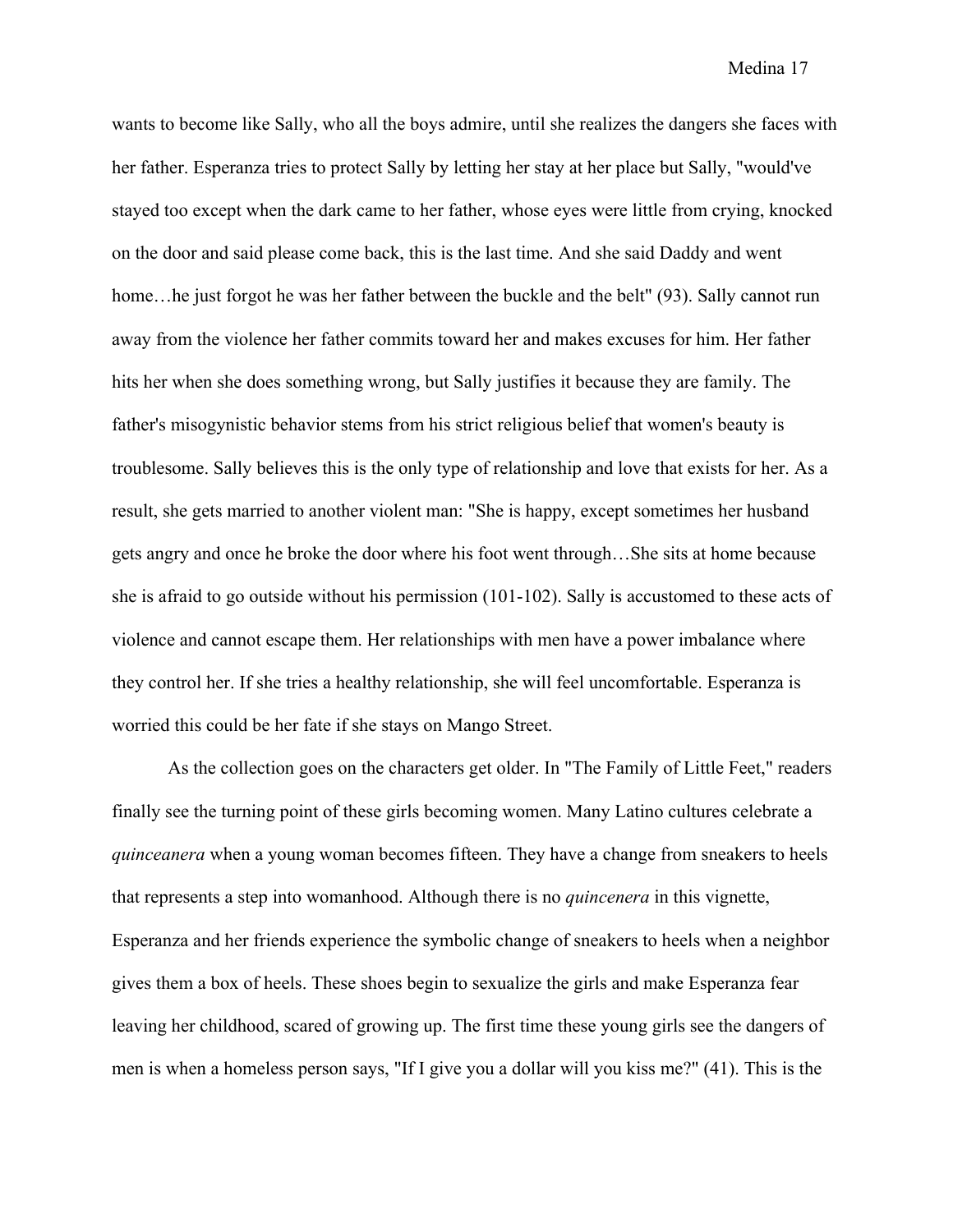first time Esperanza has to decide for herself if she wants to let men dominate her life in fear or let herself assume her role as an independent woman despite the harassment. At first, she explains her legs as "Skinny and spotted with satin scars where scabs were picked, but legs, all our own, good to look at and long," but once they get sexualized, she says, "we are tired of being beautiful" (42). She battles with this conflict because she is still battling letting go of her childhood. If she decides to grow older, she fears becoming like the older people in her neighborhood. Esperanza holds herself to a higher expectation as she is growing older.

Despite hoping that her own desires will define her, Esperanza's childhood is taken away when she is raped and sexually assaulted at a carnival. While Esperanza is narrating this vignette, everything is disoriented, mimetically reflecting how someone experiences a traumatic event. Despite being forced out of childhood physically, Esperanza writes the vignette in a scared child narration by saying, "Sally, you lied. It wasn't what you said at all. What he did. Where he touched me. I didn't want it, Sally. The way they said it, the way it's supposed to be, all the storybooks and movies, why did you lie to me? I was waiting by the red clowns" (99). She blames Sally, an accomplice to the rape since she does not return for her at the carnival where she's attacked. She does not explicitly say the words *rape* or *sexual assault* but repeats the actions of "make them stop" and "He said I love you, Spanish girl, I love you, and pressed his sour mouth to mine" (100). Esperanza is hypersexualized for her ethnicity and is angry no women warned her about moments like these. The broader population of books and movies tells her sex is romantic. In this vignette, she does not see goodness in her street anymore and decides she will finally leave the misogynistic neighborhood.

Esperanza's father is the only man in the neighborhood who is not a misogynist. However, because he does not partake in misogyny, he is seen as weak to the majority of the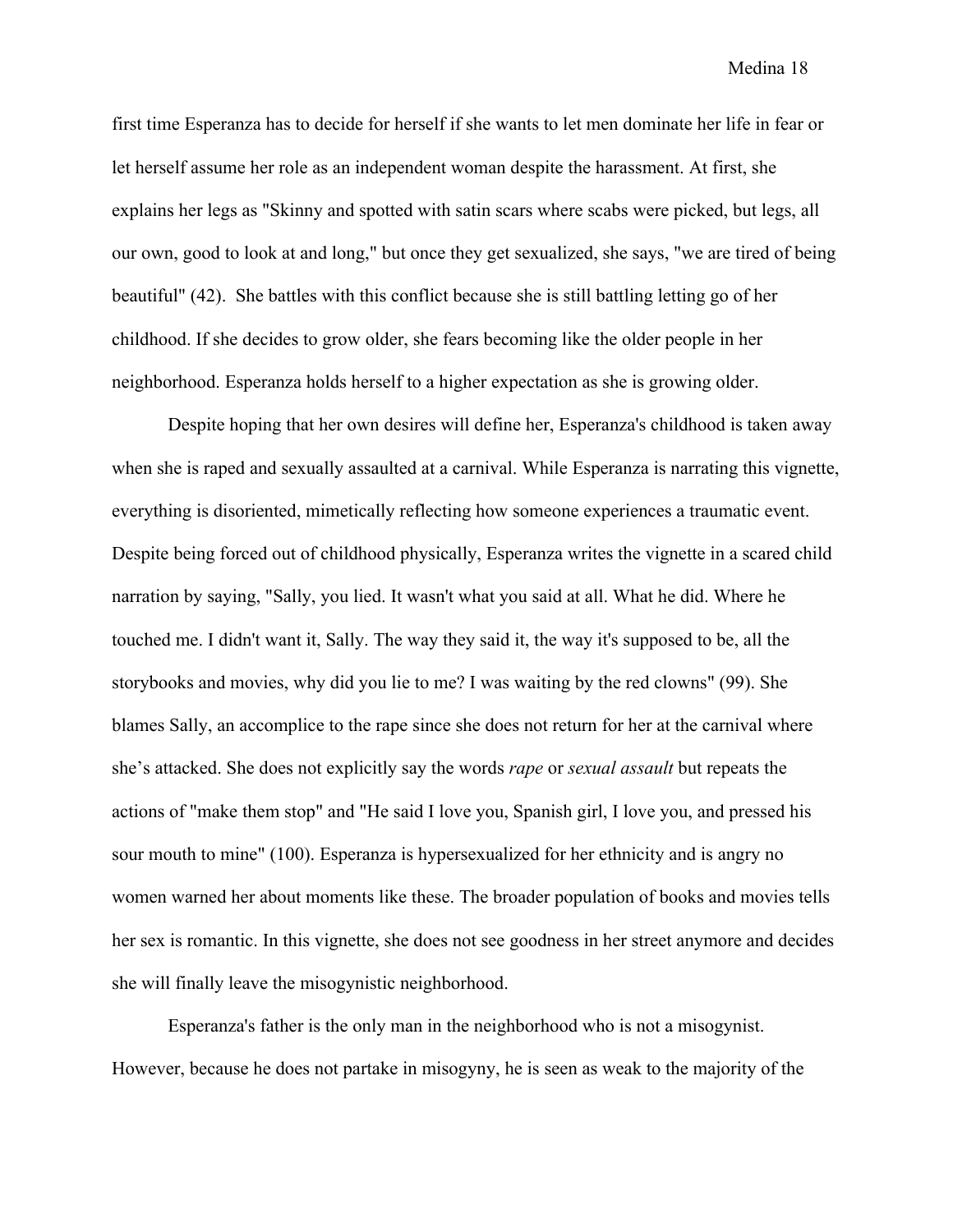community. The vignette, "Papa Who Wakes Up Tired in the Dark," is the first-time gender roles change between Esperanza and her father. She says, "My brave Papa cries. I have never seen my Papa cry and don't know what to do" (56). It is offensive to showcase a man crying in Latino cultures. Esperanza pities her dad in this moment, and it is the first time she does not see him as a powerful man. The male figure is supposed to support the family financially and is never seen as frail. On the contrary, Esperanza's family is poor, and her father cannot take on the role of a stereotypically strong man. In this vignette, Esperanza takes on the role of a parent-figure and tells her siblings the news of her grandfather's death. This is not the position as a woman she wants and proves another reason Esperanza wants to leave Mango Street.

*The House on Mango Street* is a coming-of-age book which explores language and cultural expectation as Esperanza chooses where she wants to belong. Cisneros uses Esperanza to express the oppression and obstacles women face in the neighborhood. She is coming of age and views the women in her neighborhood as examples of who she does not want to follow. Esperanza rejects misogyny by trying to leave Mango Street and end the generational misogyny she has encountered. Her desire to leave Mango Street is shown in the growth she has experienced throughout the vignettes. But her desire to leave Mango Street does not mean that she escapes her Chicana culture. She says, "One day I'll own my own house, but I won't forget who I am or where I came from" (87). Esperanza remains proud of where she was raised and belonged.

#### **Chapter 2**

In *The Affairs of the Falcons* (2019)*,* protagonist Ana struggles in Peru because she is of Indigenous descent. She is originally from the town/city of Santa Clara but moves to Lima because of the sexual threats in her home village; in addition to these struggles, her mother was killed in an act of political violence, and her father went missing. She later meets her husband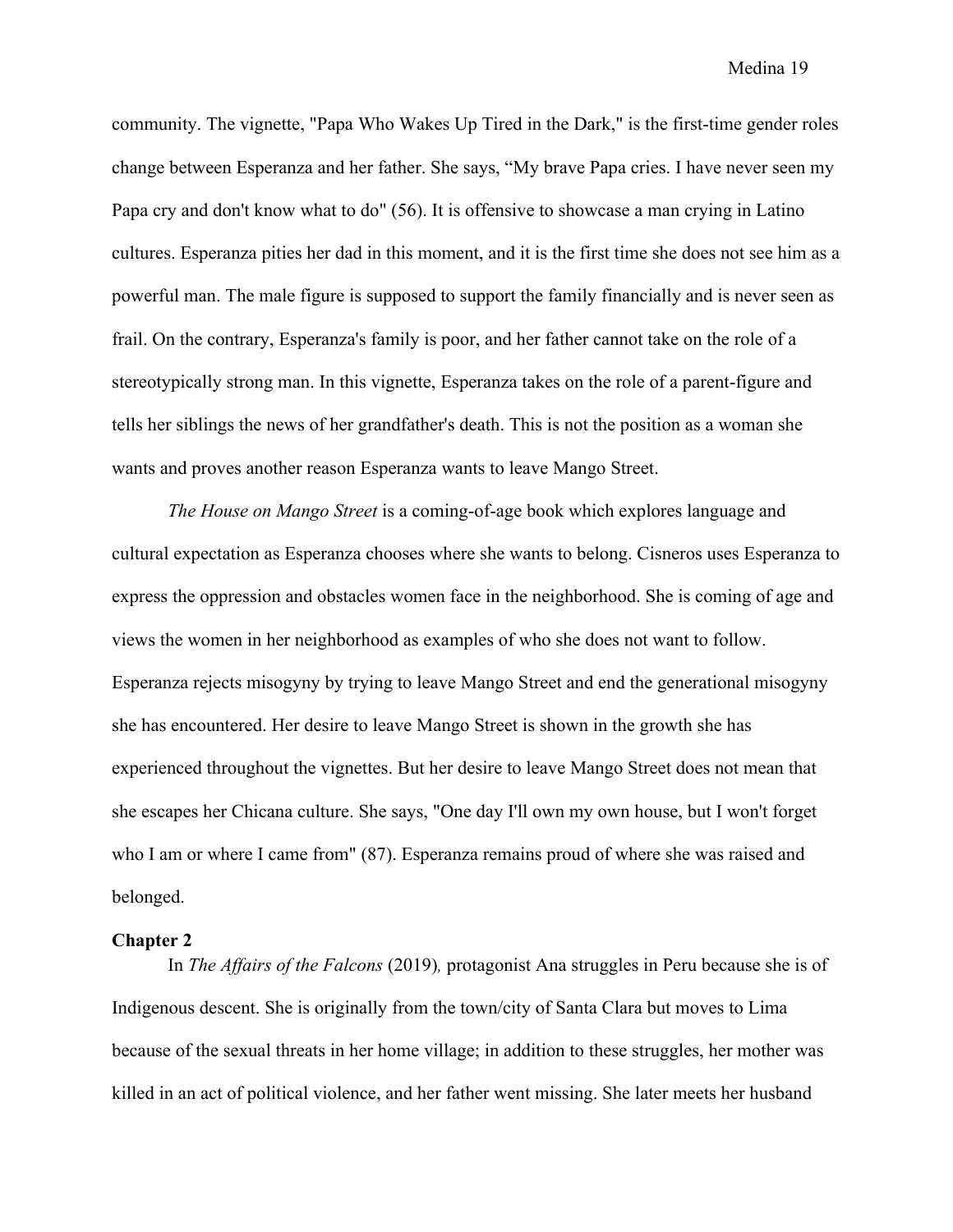Lucho and gets married despite his family's racism toward Ana. After they are married, she learns Lucho is threatened for advocating political change in Peru. Therefore, Ana, alongside her husband Lucho and two children, Victoria and Pedro, migrate from Peru to New York City to escape the political violence. In the U.S., she faces limited economic options as an undocumented woman. Ana works long hours at a factory that underpays her. Yet even with this low-paying job, the gender roles are reversed between Ana and Lucho financially as Lucho is unemployed in the US. He does not worry about his undocumented status because he wants to go back to Peru even though it is unsafe. Ana is the only one worried, hoping she can create a safer life in New York but grapples with the lack of Lucho's support. She goes into debt for basic necessities, borrowing money from a loan shark, Señora Aguilar, also known as Mama, whose husband sexually violates Ana. In addition to these obstacles, she lives with Lucho's misogynistic cousin Valeria who makes her feel unwelcome.

The narrative style of flashbacks is a way to deal with the hardships Ana faces. Rather than the vignette structure in *The House on Mango Street*, *The Affairs of the Falcons* moves back and forth in time from a position in Ana's present when she's making complex decisions. Rivero uses this structure to show Ana's stress and trauma rather than the tender coming-of-age story Cisneros uses. Her complex decision involves her having sex for money and aborting her baby, both of which endanger her family and reputation. This chapter discusses the misogyny and marginalization in both cultures Ana deals with.

The book begins with flashbacks to Ana in childhood, crying as she and her mother kill a chicken in Peru. Her mother advises her, "'You're going to love and have to do things for love. Sacrifice is a part of life. Better that you learn that lesson now... 'I need you to fly, Ana''' (3). Readers are sucked into a narrative that confronts the question throughout the novel of what Ana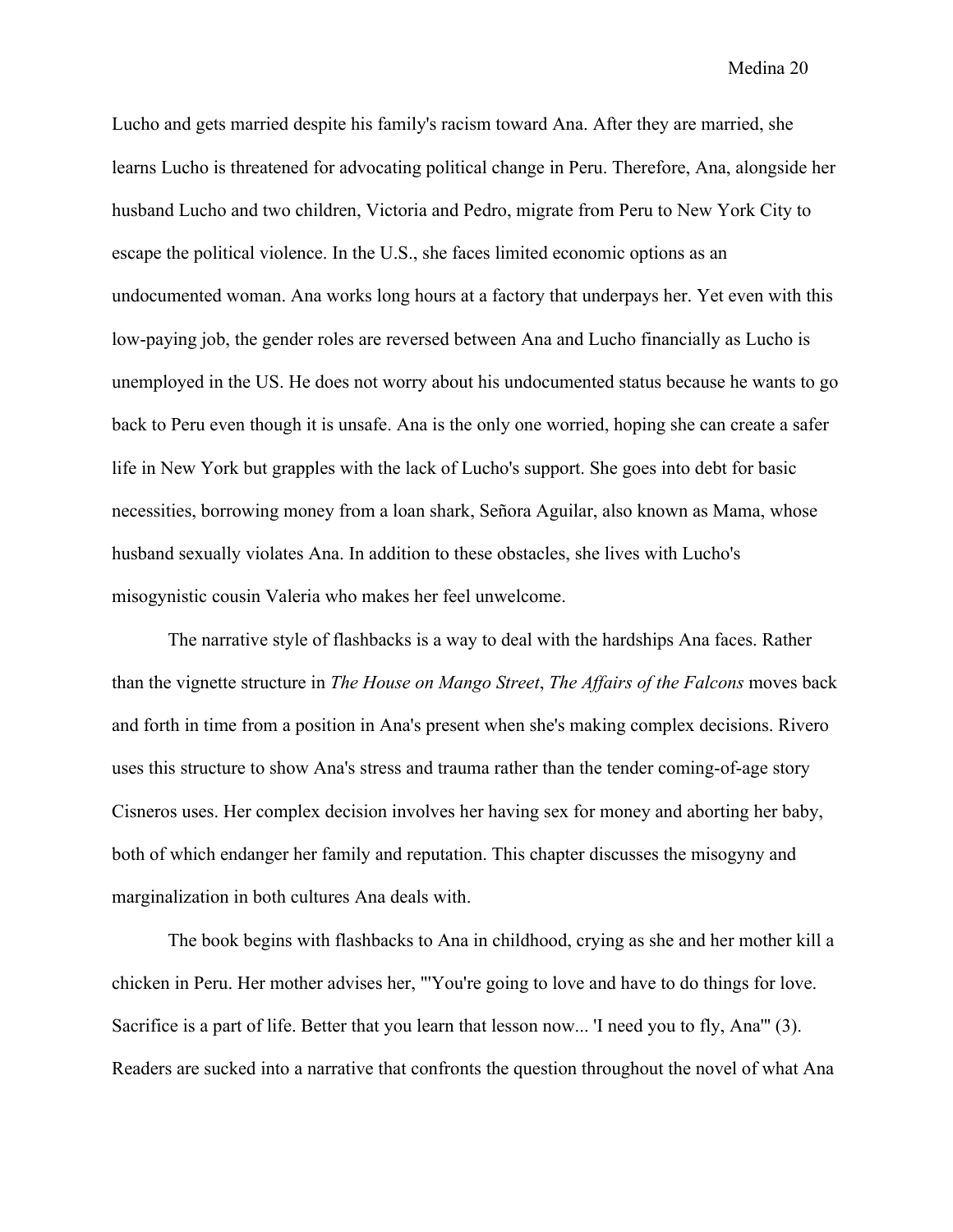would and will have to do for love. Ana's memory with her mother is a key part of understanding why she allows herself to go through the strife in her present life. She is always willing to adapt because, without these adaptations, Lucho's family would try to make her children depend on them instead. Ana is willing to sacrifice her own safety and comfort for the love of her children throughout the book. Yet in the book, readers see her sacrifices come from fear and vulnerability.

Rivero, as a child, was an undocumented immigrant from Peru. In an interview, she says that she was inspired to write about Ana from an incident her mother told her about that happened years ago (John Williams). Rivero's decision to make Ana a "chola" means she comes from Santa Clara, a mountainous area in Peru where indigenous Aymara women, also known as "cholas," come from and are imagined as low on the social hierarchy. Linda J. Selingman explains that cholos are the product of social and racial mixing (695). Seligmann discusses how cholos were discriminated against for their social status, living in the mountains, but have now evolved into the towns of Peru. In Lima, Peru, Ana is discriminated against for not having parents after they die and being a brown-skinned woman of Indigenous descent. They are looked down upon by higher-class Peruvians who live in the capital. Ana, who does not fit into the marketplace, faces discrimination from anyone who knows where she was born.

She doesn't want her children to experience the same hatred and prejudice she received. Rivero expresses one of the fears this way: "Lucho's mother, [Ana] feared, would make her children feel small because of their hair and skin; she'd most certainly make them feel that their mother was nothing" (142). She believes in New York no one will care where she is from and she will be able to tan in the sun without worrying about her brown skin getting darker. Although Peru is her homeland, she refuses to go back and wants to stay in America so her children can live a better life away from the political violence. For that reason, she makes desperate decisions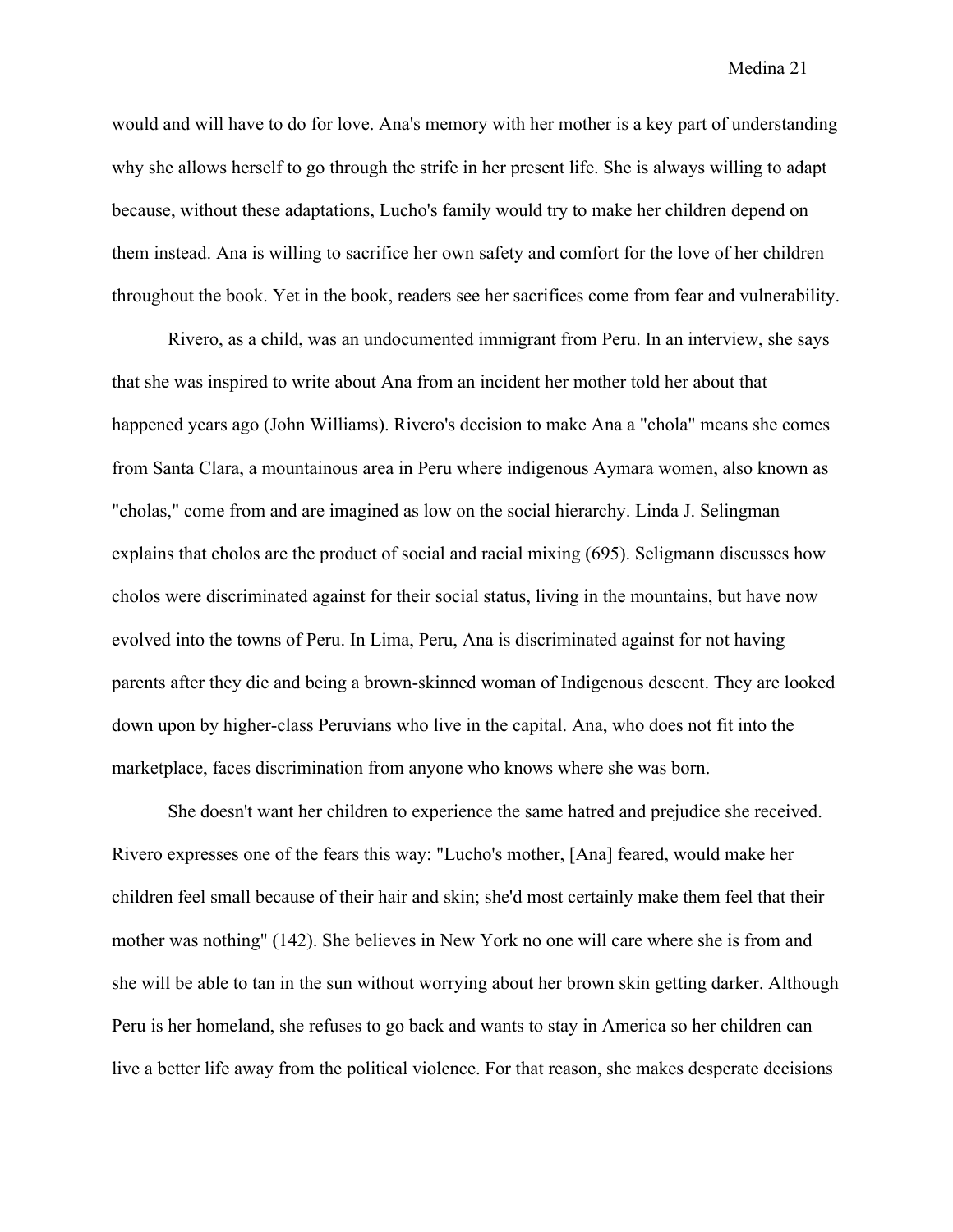in the United States out of fear of getting deported. She borrows money for food and childcare from Mama and uses Lucho's home in Peru as collateral. Mama is a Peruvian woman who offers loans to migrant mothers and helps with financial difficulties. Ana calls her the Mama of opportunity (15). When Ana falls behind on her loans, she asks Don Beto for more money to pay off the loans. Finally, she decides to terminate a pregnancy, not knowing who the father is. Ana believes her decisions are made out of valiant sacrifice, but readers can see she struggles with her life in this new country in a way most Americans do not.

In the end of the novel, she has flashbacks as she is being chased by Immigration and Customs Enforcement. She thinks of her children's kisses in the morning and her husband's hatred for America. As she's fleeing, she wants to avoid thinking of her family in the past tense: "She couldn't think of family this way. She wouldn't reduce them to memories" (273). Ana's purpose for living is her family, and she feels she cannot have gone through all the sacrifice to be separated from them. She doesn't want her children to experience the motherless feeling she had. Although she lost her mother young, she still remembers her in her flashbacks and alludes to the novel's beginning. While on the run, her mother's advice is brought back again and says, "She'd [Ana] run across the dirt, swim against the river if she needed to. Fly about whatever she couldn't force her way through. There was her mother's voice. "'You'll have to do things for love,'" she had said, all those years ago. It was the only way she'd ever learn to fly" (273). The last moment of the novel, she has fallen and gets detained. Rivero states, "Wherever they took her, wherever she might end up, she'd find her way back" (273). This moment shows her grit as a mother who will not give up because she will be thousands of miles away. She is determined and willing to cross borders again. In her case, it does not matter what illegal action Ana must do because she will do what her mother taught her for her children. Rivero calls attention to the difficulty of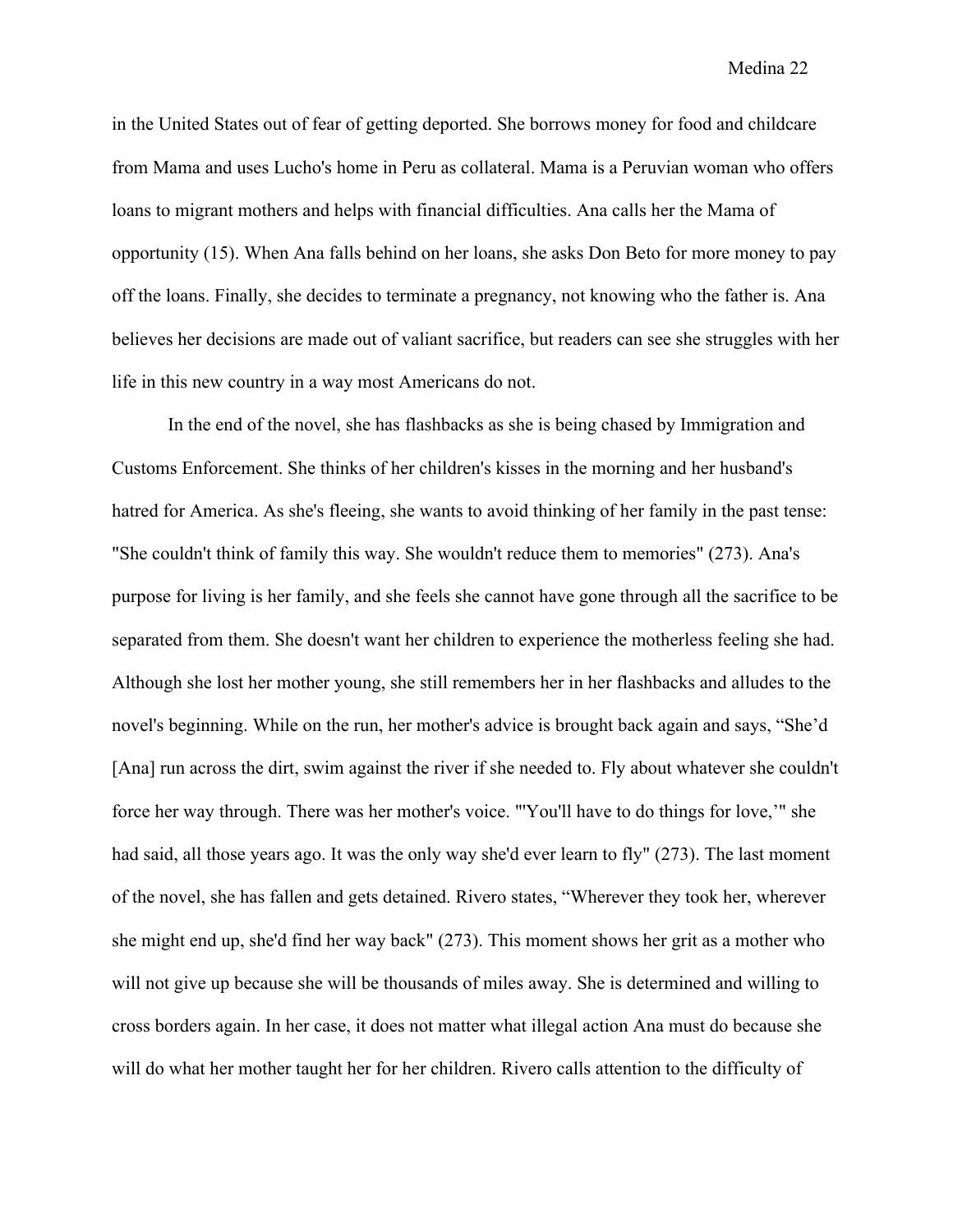being undocumented in the US without showing Ana as purely a victim. Neither deportation nor assimilating into American culture can keep Ana from caring for her children.

Before her deportation, Ana attempts to navigate her new American culture with her old Peruvian roots. She tussles with a new language, works in a factory for low pay, and comes to a home that isn't hers. She still manages to keep her Peruvian roots by cooking her ethnic foods and making her children speak Spanish. As a mother, Ana succeeds in caring for her children, but she struggles to respect herself as a wife and individual. Her insecurities stem from other people in Lima telling her she is a good for nothing "chola" (45). After constantly hearing these comments growing up, she started to believe it herself. Ana begins the novel as an insecure woman who believes her place in the patriarchal society is to cook, clean, and take care of her children. Yet, she comes to realize that in New York she has to work outside the home to provide for her children.

Most contemporary immigrants migrate where a flock of their culture still resides, which is how Ana finds Betty. Ana's best friend Betty works in the same factory as Ana, and together they recall their old life as friends in Peru. Betty has the confidence and strength Ana wishes she could have for herself. Betty helps Ana's character develop and assimilate by being her conscience and calling her out when she knows she's in the wrong. She explains how hard it was adjusting to New York because she raised her sister Carla's children until she could make enough money to send them to New York. When she came with the children, they didn't know who to call mom. Betty desperately wants to be that mother figure because she reminds Ana what she has to lose. She also is the one who keeps Ana humble because the idea of a new life has her forgetting her old life. Betty reminds her she is in another country where people do not care about Latinos. Betty tells Ana she should understand how life is in the US and remember how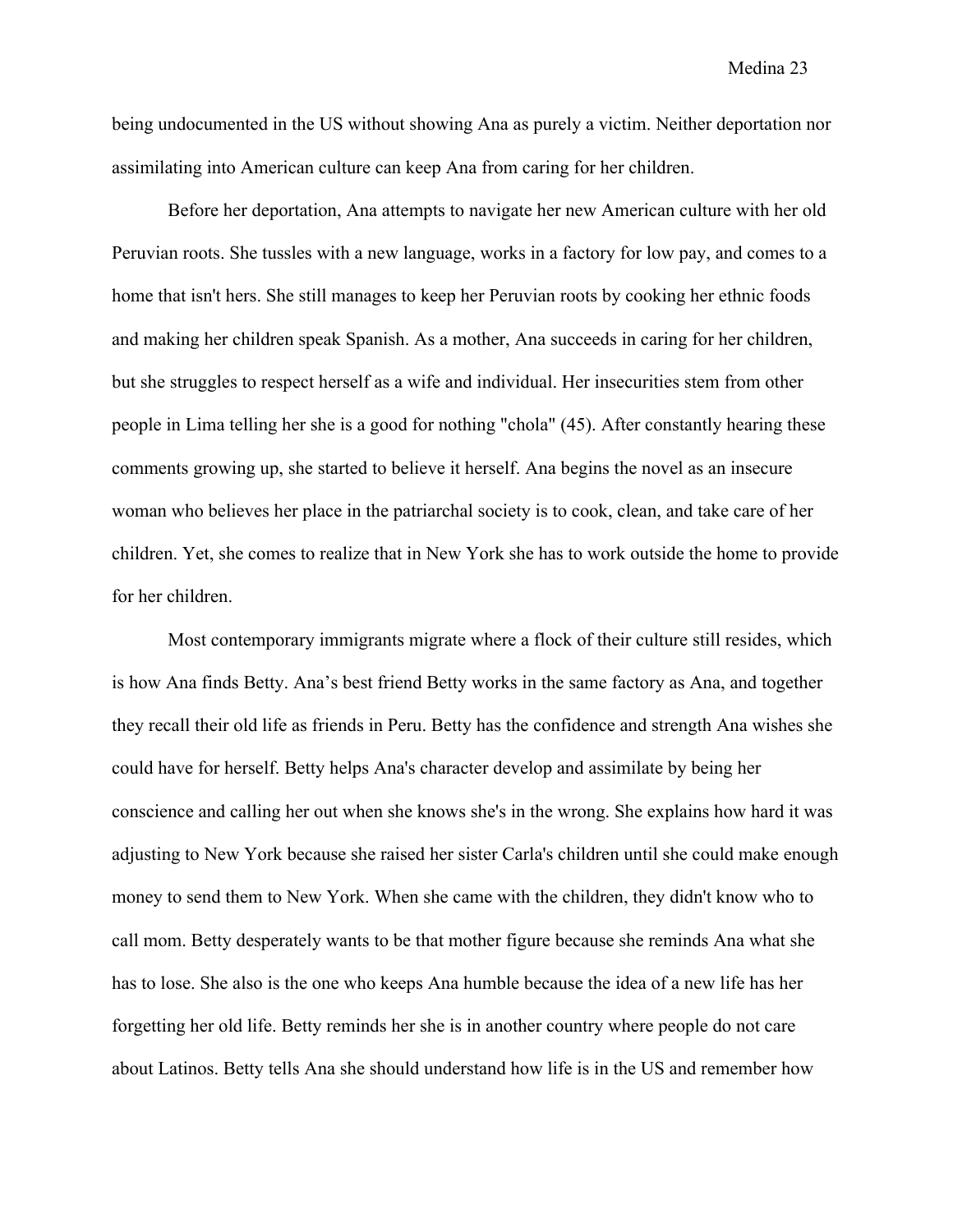difficult it is to put food on the table (141). Ana does not care how Americans view her or the lifestyle she must choose. She tells Betty, "I'd rather strangers look at me that way [as a cockroach] than my own children" (141). As a mother, she feels that no one's opinions matter anymore, and she gains more confidence with the love she has for her children.

Both Betty and Ana are victimized in the novel but still show resilience. Betty cannot get pregnant after terminating a pregnancy because she was raped in Peru. Ana's mom used to protect Betty from the men but once she died, there was no one left to protect her (60). The circumstances Betty faces toughens her up and Ana wishes she can move with strength like Betty does. Betty does not share this piece of information, however, until Ana sounds ungrateful for having everything she wished she had. Betty's revelation of her abortion and its consequences is a moment of vulnerability that deepens their relationship. This moment removes their hard shell, and they are able to remove the armor they hold as immigrants. They think, "They were still, in most ways, confined to the same world they left behind. They were still cholitas, the invaders. Still unwelcome. Yet neither was the same person. If the circumstances in their lives were different, Ana wondered if they'd still be friends'' (143). Ana and Betty carry a cultural bond as a coping mechanism living in the states. As "cholitas" and women they have fought for recognition and equality from Peru and the United States. In both countries, they must fight against misogyny to receive recognition for their worth.

Not all Peruvian women in the US are like Betty, because in the patriarchal society, women are expected to behave properly and protect their family. Valeria, whom Ana lives with, strays away from these expectations by bringing Ana down. Valeria is Ana's cousin-in-law who shames Ana into keeping her guard up. Ana lives through her mother's advice, sacrificing for her children, and gets taken advantage of for her naivete. Valeria always leaves her husband Ruben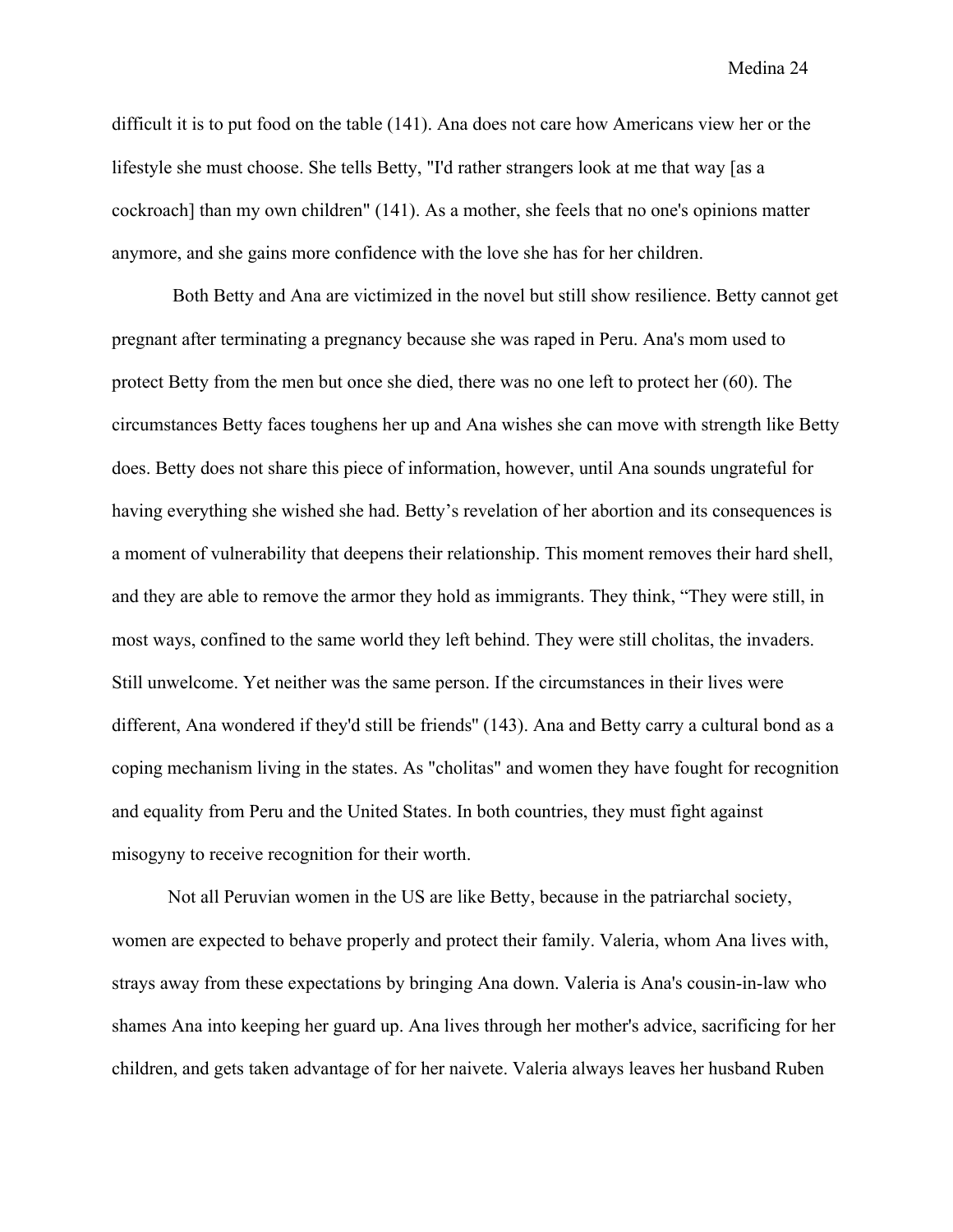and son to go on business trips to Peru. Since Ana lives in Valeria's house, she has to abide by her rules and cook for them. At times, she seems like a maid. Valeria is jealous and overprotective of her family. She worries when she leaves for trips that Ana will seduce her husband, so she despises her. She threatens Ana all the time of her undocumented status: "Immigration will always be after you. Doesn't that wear you out, Ana? All the running and hiding just because you don't have documents" (17)? Valeria wants to make Ana's life miserable, so she goes back to Peru. Ana does not let her hatred stop her from staying in the US.

On the contrary, Valeria's marriage is failing, which is why she takes her anger out on Ana. Ruben has confided in Ana to tell her he's messed up their marriage. But Valeria thinks he's having an affair with her. Ana and Valeria do not trust each other with anything. Near the end of the novel, Valeria thinks Ana is having sex with her husband. Although she did not have sex with Valeria's husband, she knows she is having sex for money when she can magically afford a new apartment. She tries to frame Ana for stealing a bracelet so she can get deported. Cynically, she tells the police, "Do you speak Spanish? I only ask because the person who stole from me doesn't speak English and is illegal'' (215). She belittles Ana's capability of speaking English and believes that presenting her in this way deepens the possibility of getting deported. Valeria also ends her marriage because she finds out Ruben is cheating on her with another woman. When Ana finds out she thinks, "Maybe if he'd been faithful, or if he'd ever stopped seeing the woman, or if he'd shown Valeria a hint of affection, some respect, perhaps she wouldn't have seen Ana as a threat. If he'd taken care of the business, then maybe that could have restored her faith and maybe she would have never called the police'' (252). Valeria's separation with Ruben proved why she was so cynical toward Ana. Valeria is a key character because she reinforces patriarchal norms. She doesn't see herself aligned with other women because she thinks women can't do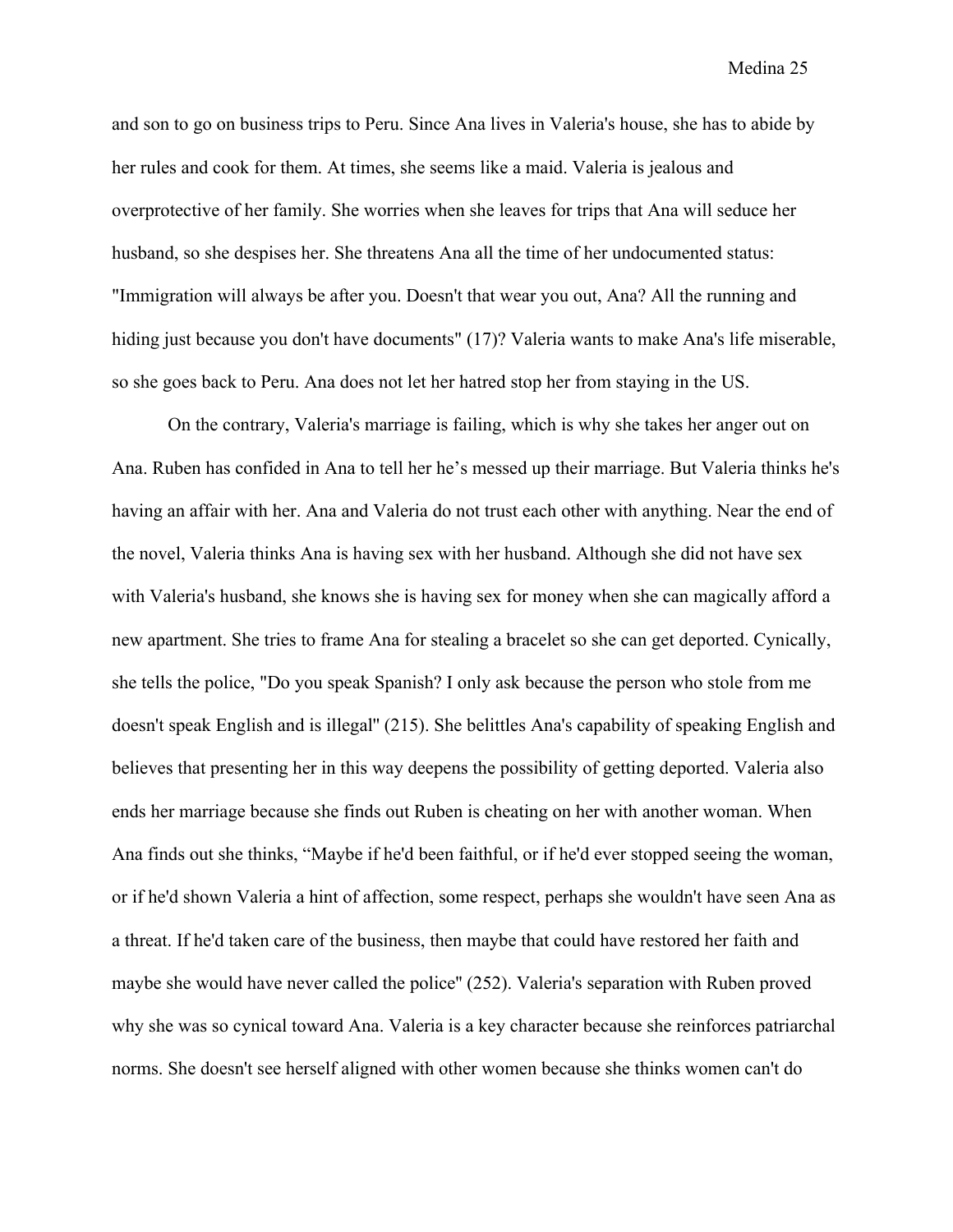much without permission and men should have control. She believes men should take care of their women financially.

The working world is stereotypically seen as the men's place to succeed and the women's place is the home. In the novel, Lucho does not make enough income for his family and it declines his ego. Lucho's frustration as an undocumented man shows, "The work he'd found in New York has always been an issue. The jobs were menial, and his frustration was exacerbated by his broken English…In her [Ana's] mind, they were fortunate just to have a way to earn a living" (110). He wants to go back to Peru because he cannot support Ana and his family. He is not the breadwinner in New York and cannot assimilate to a new lifestyle where his wife is maintaining him and his family. Ana does not wish to go back to a country where she has no living relatives or job opportunities for her. Therefore, she challenges the status quo and shows a new layer of resilience. Don Beto, who lives with Mama, understands Ana is in debt with her. He lends her more money and wants sex in return. She only lets him touch her the first time because she needs to pay Mama back. She let him kiss her neck the second time because she needed to lease a car for her husband's taxi. Through his continued willingness to lend money, we see him taking advantage of Ana's desperation. Lucho says, "'I like helping you, Ana.' He squeezed her face tighter and brushed his lips against her puckered mouth. 'I don't care what you do with the money. It's yours'" (85). Don Beto makes it seem like he's doing Ana a favor. He is comfortable manipulating and sexualizing her because he knows she is willing to do anything. Because of this, he has power over her, which reflects the systematic oppression Ana faces. She thinks of the possibilities she can get with his money: pay for her children's tuitions, leave Valeria's house, and boost her pride that she is no longer an "orphaned provincial girl" (90). Ana consents to sex out of desperation, and when she tells Betty, she says, "Nobody raped you" (140). Yet it is sex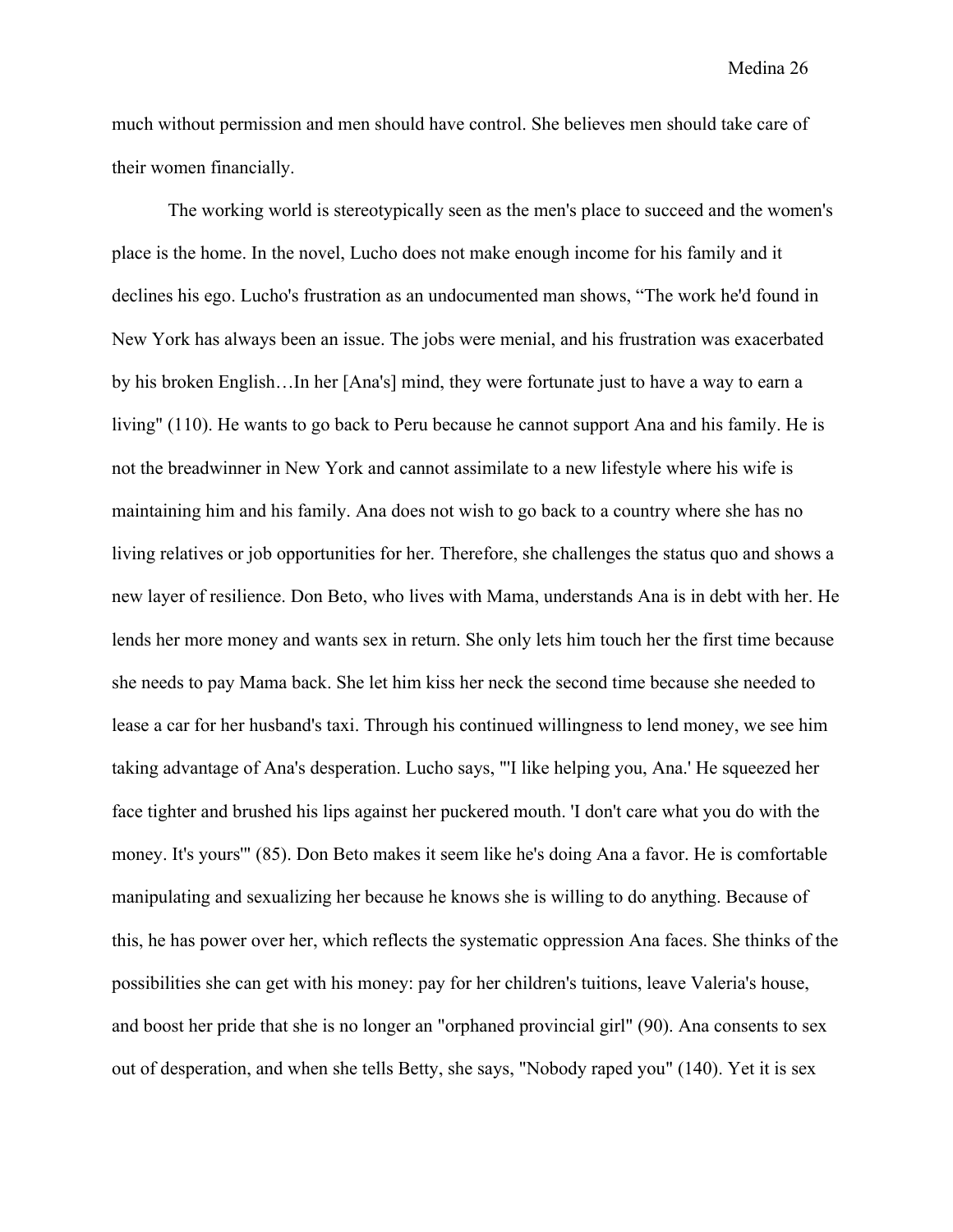she wouldn't have consented to otherwise because her consent to have sex was coerced as a result of her economic circumstances. Don Beto objectifies Ana's body and legitimizes the sexual exploitation with money.

Cowart argues that, in many works of immigrant fiction, it is difficult to differentiate between oneself in their homeland and oneself as a mother who is familiar with the old life and cannot assimilate in the new culture. Ana grapples with this idea because she wants to assimilate and provide the best for her children but makes decisions as if she was still living in Peru facing discrimination. Ana aligns with Cowart's idea to describe immigrant women who struggle in new circumstances if they leave their customs behind. She struggles in New York because she is in a vulnerable position. She only has the memories and lessons to adjust to this new lifestyle. But she believes living in the US can ultimately empower her.

Ana believes the English language will help her fit into American life. She flashes back to the time she moved to Lima and also had to hide her Santa Clara accent to those speaking a higher-class Spanish. Her memories went, "In Lima, she was plainly a woman, dark-skinned at that, from some mountainous province, with only a couple of decades left before she'd be considered too old to hire. She hid her accent and tried her best to remove from her everyday speech any words from Santa Clara that could cloud her Spanish'' (112). Ana did not have a pleasant experience from moving cities and does not want the same to happen in New York. She assimilates willingly and tries to hide her accent every day she would talk outside her home. Ana also makes her kids speak to her in Spanish when they are home and corrects them if they use English (6). Lucho also does not care if his children know the English language because he wants them all to move back to Peru. When looking for a new apartment, Lucho is the one speaking Spanish to negotiate because Ana is not reasonable enough (113). He uses Spanish to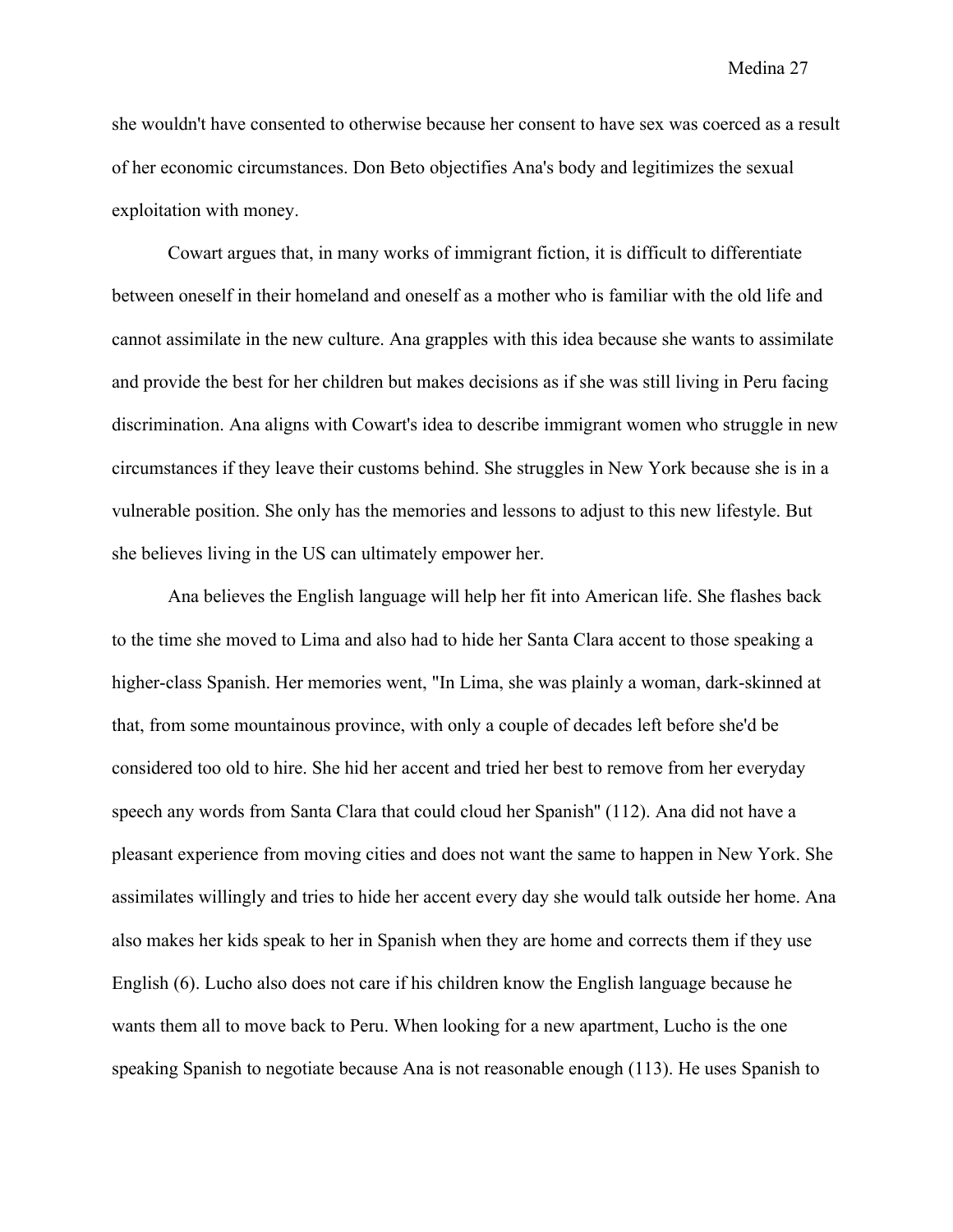be derogatory among them because it's what he is culturally accustomed to. However, it is important to Lucho that their children carry the same culture they grew up in even if it portrays machismo. Mobilizing the knowledge of their culture allows the children to understand their parents and have a connection together.

Like Mamacita in *The House on Mango Street,* Lucho refuses to welcome English in his life and does not help him find a job. He thought, "He was always obsessed with the purity and preservation of the Spanish language. Why else would he spend hours reading the Spanishlanguage newspapers in New York, searching for, as he put it, the butchering of the mother tongue" (111)? Lucho does not think English serves anyone in a position like his and looks for ways to avoid it. He was a college graduate in Peru and had more job opportunities. His use of Spanish is held on with hope that he can return to his homeland.

On the other hand, Lucho's cousin Valeria does not believe the Spanish language should be passed down to her son Michael. She thinks if a person is legal in America, they must only know English. However, Michael uses Spanish to protect Ana and her family when they are in danger of getting deported. He has his moment of showing affiliation with his family when he speaks Spanish to distract police from Ana and her family. The occurrence has, "Ana and her children [gave Michael their attention] because it was one of the rare moments they'd ever heard him speak Spanish" (217). Although readers expect him to side with his mother, Michael understands the value language will protect them that can divert attention away from the police.

*The Affairs of the Falcons* is a complex novel because of Ana's conflict between her New York life and her Peruvian life. In an Electric Literature interview, Rivero explains that as an author and attorney she is defying people's expectations of immigrants (Jimin Han). She wants laws and policies to change in real life that could have helped Ana and her family. She must do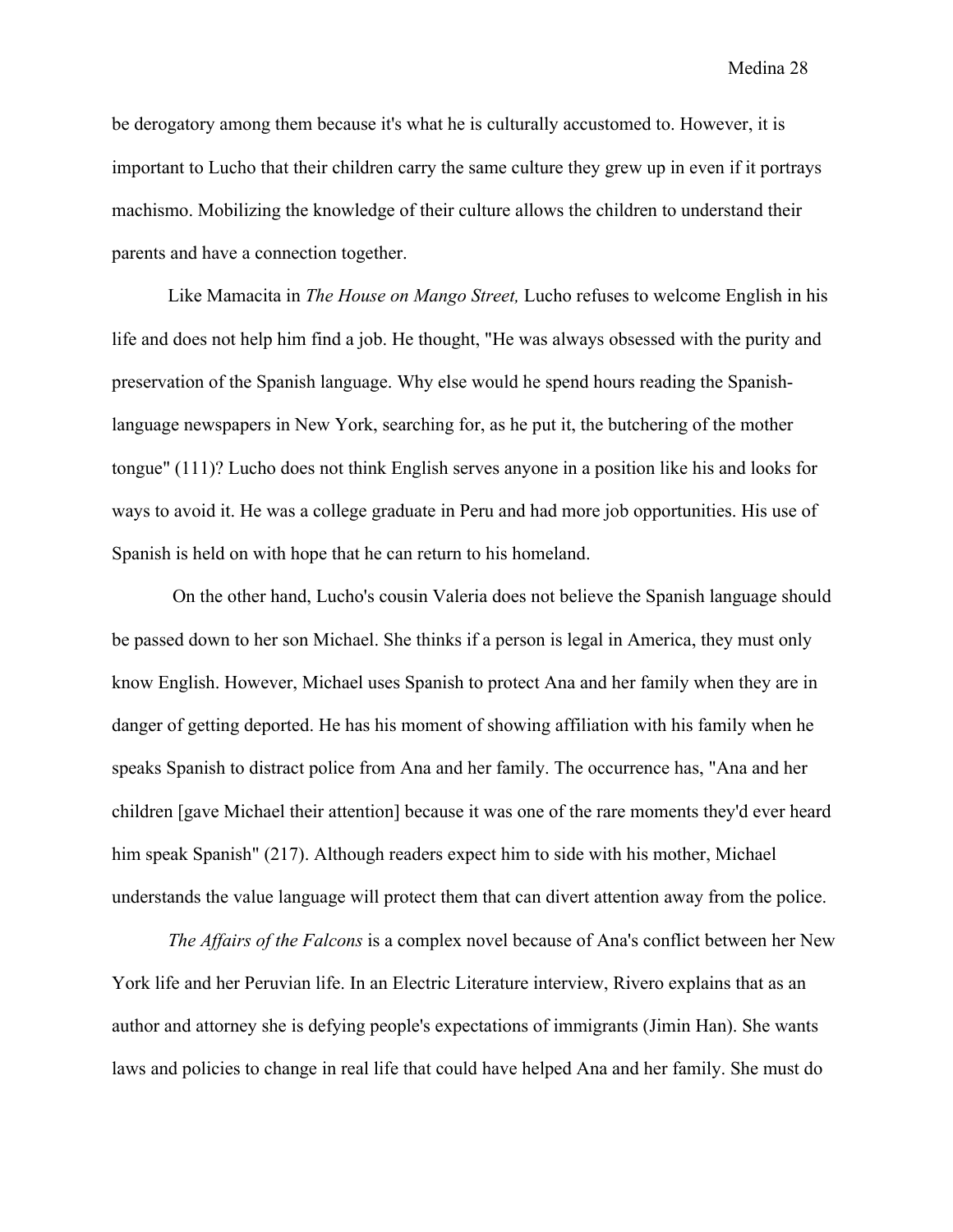what it takes to stay and support her family. Similar to Esperanza, Ana challenges her traditions and maneuvers her way through the misogyny that tends to hold women in a helpless attitude. She never becomes passive with the male figures in the novels because she has specific goals despite her undocumented status. She keeps a persistent attitude that she will always be with her family despite the immigration raids and her getting deported. *The Affairs of the Falcons* exhibits empathy on the life of an undocumented immigrant. Rivero captures the undocumented strength and hope women have to use to survive in the world with the narrative of Ana.

#### **Chapter 3**

*Woman Warrior: Memoirs of a Girlhood Among Ghosts* by Maxine Hong Kingston is a book written in a blend of Chinese folktales and autobiographical events in Kingston's life, as well as stories from her mother's life. In the book's five chapters, she focuses on five women to illustrate the boundaries imposed on women inside their native and adopted culture. Kingston depicts the cultural preference that men were given in traditional Chinese families. Kingston uses her memoir to show how Chinese and Chinese American women can get through adversity and fight against this sexist culture of the older generation of Chinese men in the book. Throughout the book, Kingston shows that she has assimilated into American culture, but is still figuring out her relationship with her Chinese family. Kingston struggles between Chinese and American ideals of femininity. In this chapter, my focus is on the misogyny within Kingston's family. They are the Chinese immigrant generation, and she is the first American generation motivated to change the unfair treatment of misogyny. The Chinese culture commits infanticide predominantly on girls such as the tale in "No Name Woman," and Kingston uses her position in society to acknowledge what happens to Chinese women who survive in this patriarchal culture.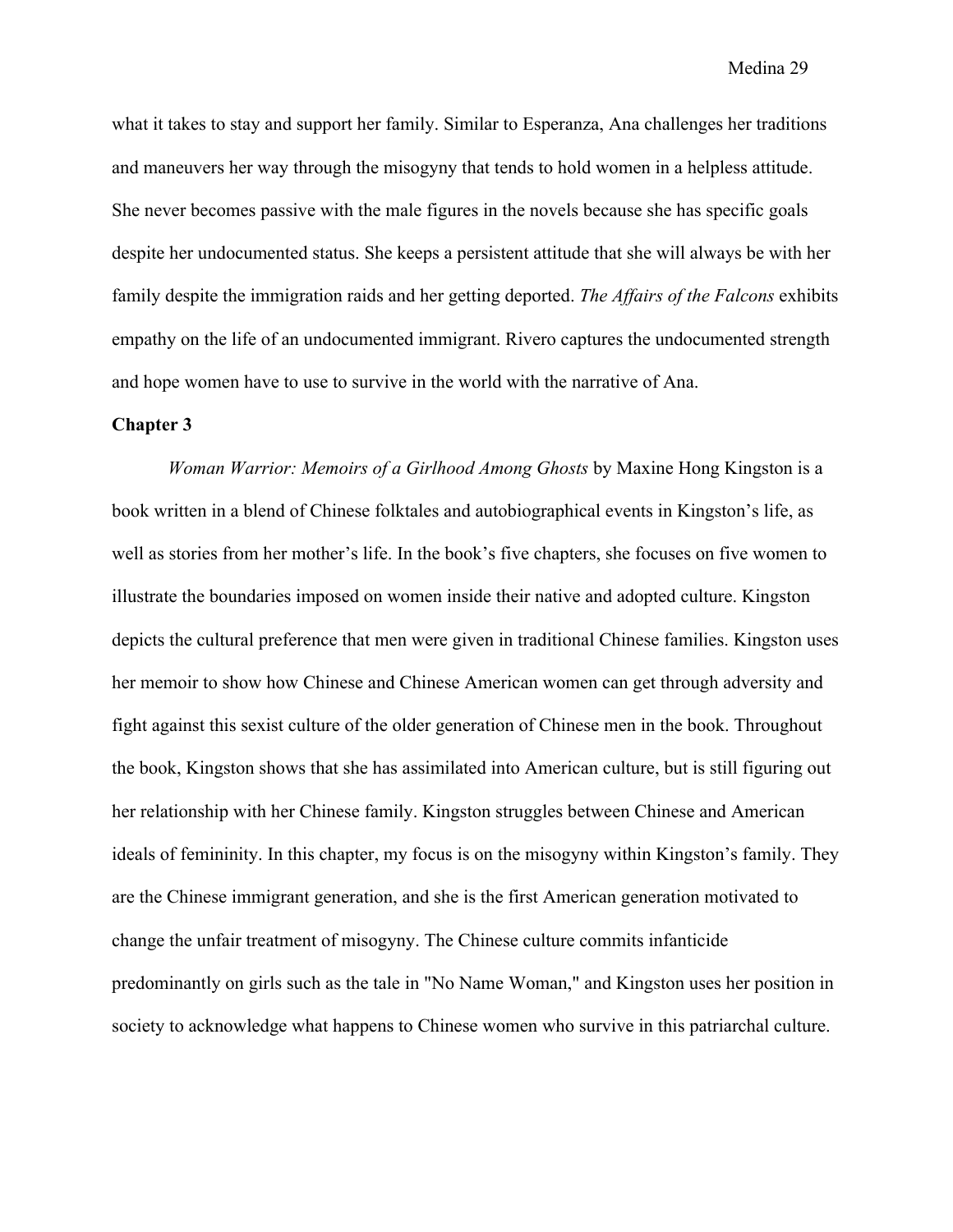Kingston overcomes the misogyny in her Chinese culture and learns to trust her female identity despite living in a patriarchal society.

Kingston writes most of her book in first-person narration except for the chapters "At the Western Palace" and "White Tigers." She plays with her narrative authority because a memoir is supposedly about what happens in the writer's life, but she retells stories of her family and sometimes includes completely fictional events. Furthermore, she retells these stories to claim visibility for women who have been forced into invisibility in their culture. In "No Name Woman," she retells the story about her dead aunt, despite her mother's request, "You must not tell anyone" (3). Kingston learns about her aunt who committed adultery, and when the village finds out about her pregnancy, they raid the family's house. After giving birth, the aunt kills herself and her newborn baby. The didactic purpose of her mother telling her the story is, so Kingston doesn't humiliate her family the way her aunt did. It is a cautionary tale to teach Kingston valuable lessons without stating the rules. Yet, Kingston defends her aunt by creating stories of what might have happened. She says, "Perhaps she had encountered him in the fields or on the mountain where the daughters-in-law collected fuel. Or perhaps he first noticed her in the marketplace" (6). She reflects on who she thinks her aunt was and gives her a fuller identity than what the Chinese village gave her, or even what her mother shared. Kingston's father's family denies there were ever any sisters and erases her due to shame. Kingston, however, continues to tell her aunt's story so no man can erase her aunt's memory or put it to shame.

The speculation about her aunt is based on her experience and knowledge of the culture of the village her family is from, which is limited to what Kingston has been told or overheard. Kingston also defends her aunt's suicide by using her narrative voice to explain how the village would interpret the aunt's child being a daughter: "To be a woman, to have a daughter in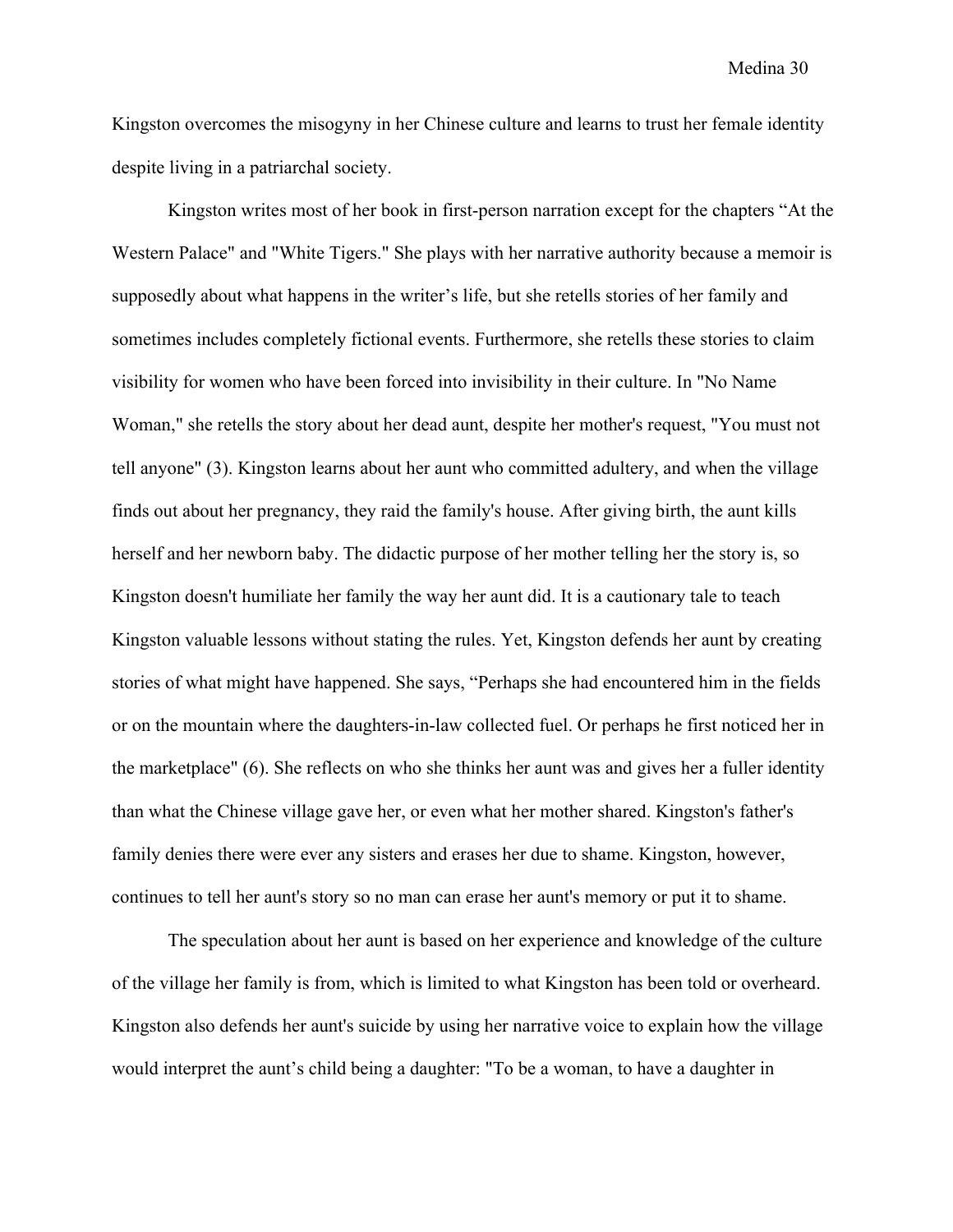starvation time was a waste enough. My aunt could not have been the lone romantic who gave up everything for sex. Women in the old China did not choose" (6). Kingston learns about her culture through her mother's stories and understands that in the China her parents grew up in, women have no rights. She suggests one plausible scenario, that the man who impregnated her aunt decided to not take responsibility and perhaps sent the raid of villagers who were kinsman. The villagers protect one another and decided to go after the aunt because she needed to be punished. As she gets older, Kingston speculates her aunt didn't get pregnant on purpose because she wouldn't have wanted her child to starve. She continues to fill in the gaps for her aunt because her culture doesn't want to erase her memory, but she doesn't.

Kingston also learns with this cautionary tale more about her Chinese culture than what not to do in marriage. According to Carol C. Fan, women in China in 1935 were meant to be seen, not heard. She states, "If a woman expressed her opinion, it would be considered as just a 'woman's expression.' If she tried to show compassion like an ideal Confucian scholar, what she did would be described as a 'woman's kindness'" (97). The aunt did not have a voice in the story, and there is a cooperation among the villagers to punish those of wrongdoing. "[N]o one said anything'' about her aunt's impossible pregnancy, but the villagers raided her house because of it (13). By retelling her aunt's story, Kingston is breaking the limits on a "woman's expression" and allowing her aunt's past to be heard and to give her a voice. Evidently, Kingston tries to connect her own experience in the US to her aunt's; Kingston did not know all the details of premarital sex and would get scared if she would look at a man thinking it would cause pregnancy. Fan writes, "She has a need to be nonsexual around the boys her age and refuses to participate in [her aunt's] punishment" (8). The tale is meant to warn Kingston about having premarital sex, but instead, she is in search for the truth and meaning of her aunt. When Kingston is older, she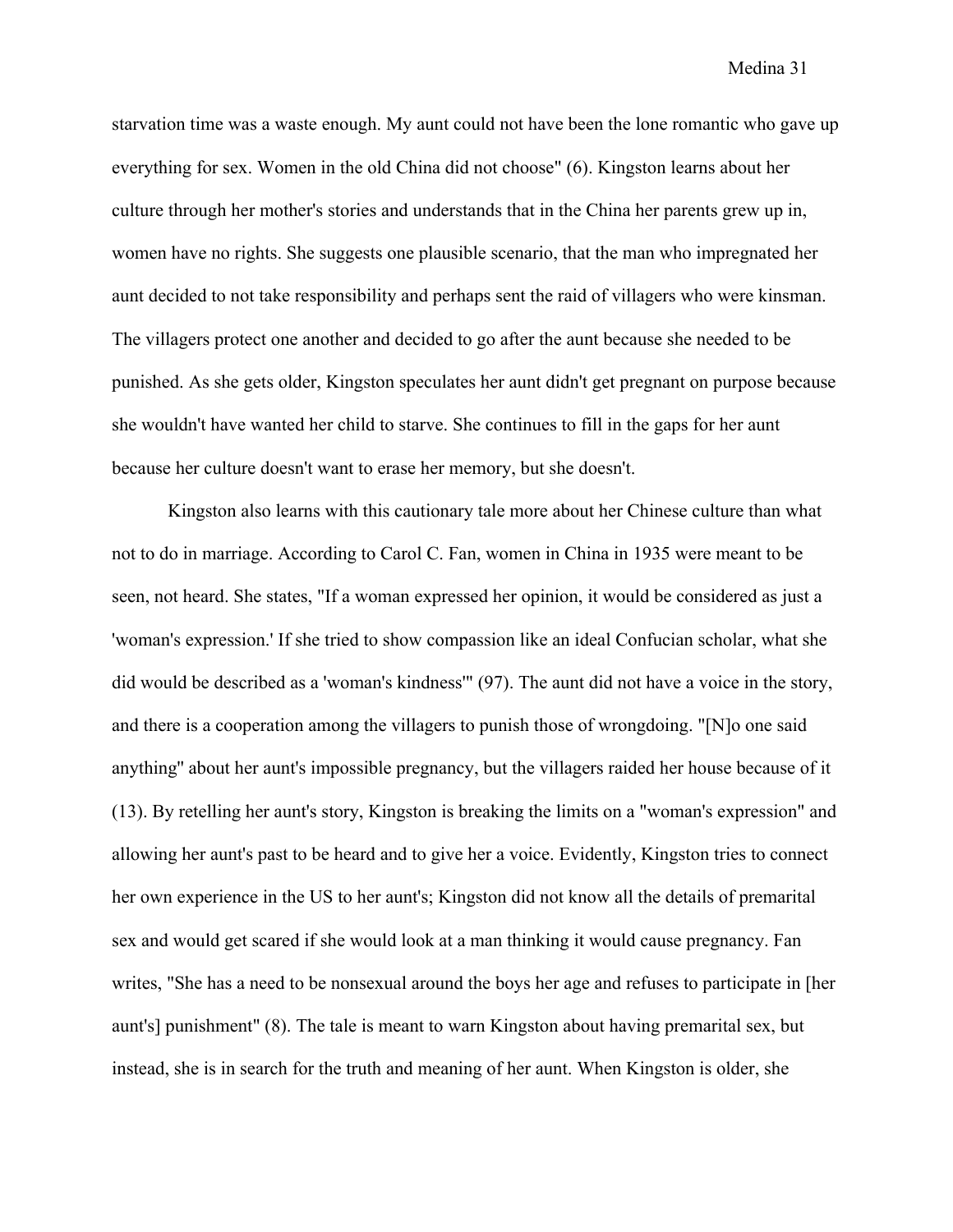defends her aunt for stepping outside the Chinese traditions which is something Kingston struggles with as a Chinese-American and becomes fearful of following.

Kingston has been confused with her gender roles because of how the messages of inferiority are mixed with stories of women warriors. In "No Name Woman," Kingston presents her mother as the purveyor of misogynist messages. Yet we learn that her mother also told her the Fa Mu Lan tale often and had been a practicing doctor. Kingston finds it contradictory that her mother, who is a trained midwife, believes in giving superstitions and advice. "White Tigers" begins with the tale of Fa Mulan and her heroic ways of pretending to be a man. Kingston's mother tells her the story of the heroine and the spirit that helped invent white crane boxing. The storytelling is given to Kingston as advice, but at the end of the chapter, Kingston explains how she struggles with expectations, "I was getting straight A's for the good of my future husband's family, not my own. I did not plan ever to have a husband. I would show my mother and father and the nosey emigrant villagers that girls have no outward tendency. I stopped getting straight A's" (47). Her family dismisses her A's while in Vietnam they would consider her grades as achievements for a husband. Kingston doesn't know if her duty is to achieve good grades or find a husband. Her mother sends her mixed signals because she perpetuates misogyny. She would tell her mother about her grades and her mother would tell her a story about a girl who saved the village. Her mother wants her to acknowledge her Chinese heritage by sharing tales of Chinese women who were brave and daring. Now, she does not plan to appease her parents anymore if it doesn't have to do with finding her happiness. Kingston wants to fully embrace the warrior but doesn't seem entirely convinced that she fits into the feminine traditions. Her father and uncle both make women seem worthless when they say, "Feeding girls are feeding cowbirds" (46). Kingston's mother says she used to throw tantrums when she heard them say this: "'I'm not a bad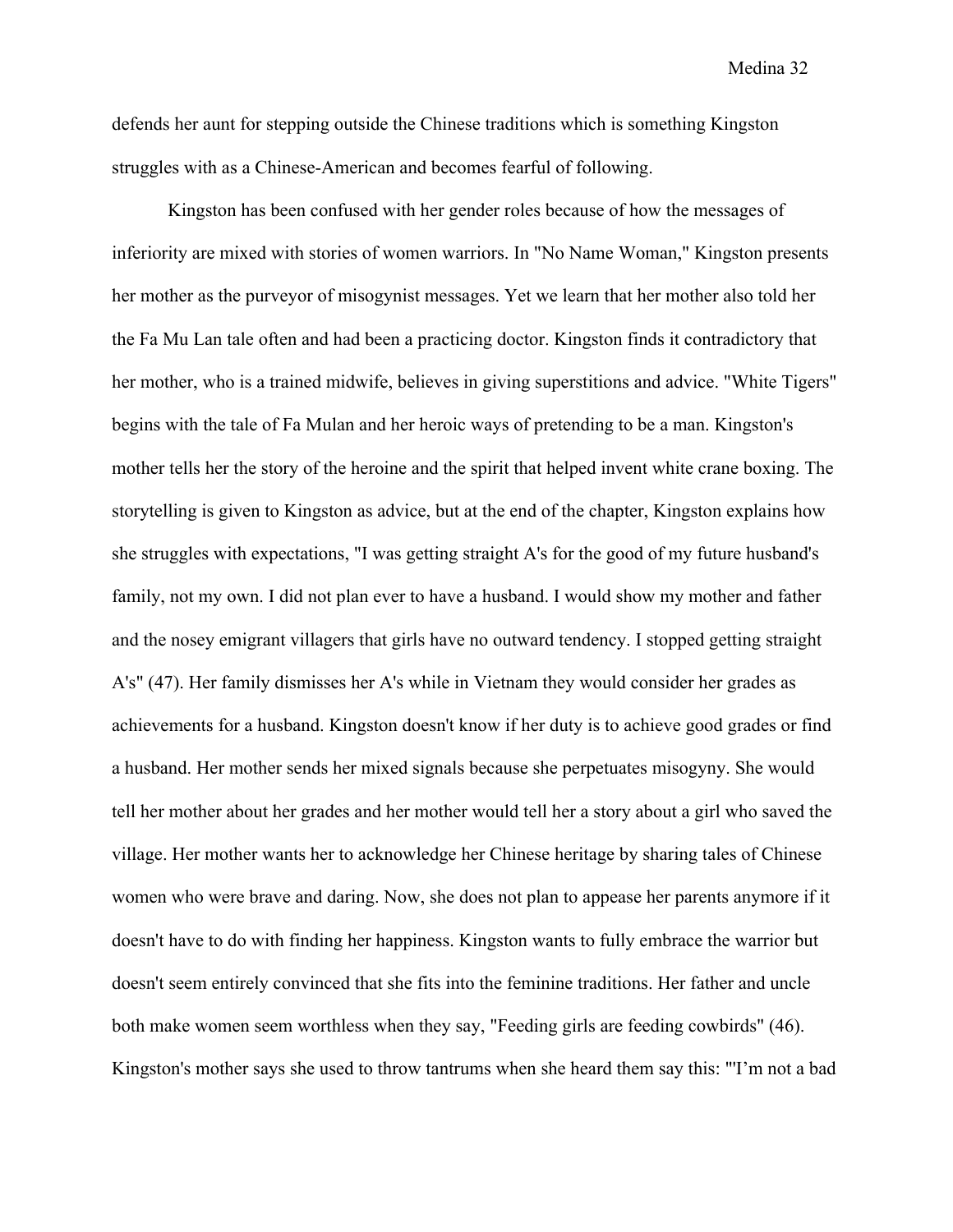girl,' I would scream. 'I'm not a bad girl. I'm not a bad girl.' I might as well have said, 'I'm not a girl'" (46).

Kingston's mother feeds her the stories of warriors because she doesn't want to instill "slave" images that women are seen in society. As her mother is telling her about Fa Mu Lan in "White Tigers," she narrates a long sequence of the warrior. She pictures herself as the heroine and stops pages later: "But I could not fly like the bird that led me here, except in large, free dreams" (24). Kingston is in a dreamlike stage and uses the language of myth to describe life. She wants to be free like a bird that is not held down by any rules or customs that need to be abided. Kingston is breaking away from the oppression set by her society. As she fast forwards to being older, she says, "When I visit the family now, I wrap my American successes around me like a private shawl; I *am* worthy of eating the food" (52). Kingston has become her version of a powerful woman who doesn't have to be a warrior and must reassure herself that this is acceptable as her family doesn't seem to view it the same way. The private shawl is forming a security blanket protecting her from the anger of her family they direct to her, like her dead aunt, for not following traditions. In this chapter, Kingston believes the concept of becoming a woman warrior seems to be the only way out of oppression. But Kingston also uses her to continue the way out of the "worthless" cycle.

Like Cisneros in *House on Mango Street* and Rivero in *The Affairs of the Falcons,*  Kingston cannot fully express her experience in English. She states, "I am trying to write an American language that has Chinese accents; I write the American language the way I speak it. So, in a way, I [am] creating something new, but at the same time, it's still the American language, pushed further" (qtd. In Rabinowitz and Mujcinovic 182). Kingston gains uniqueness to her narrative and allows her to claim her place in America. She uses old Chinese sayings such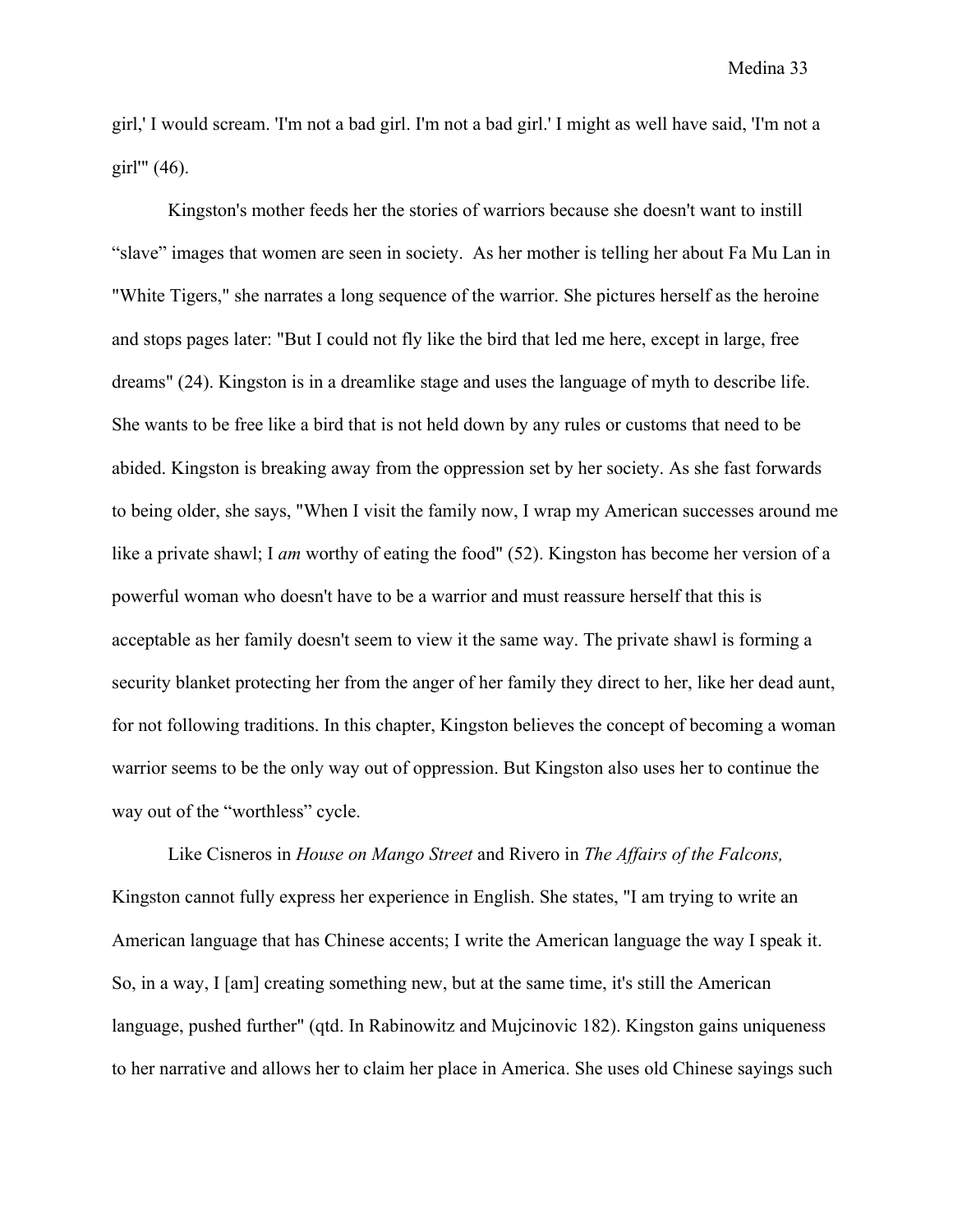as, "A ready tongue is an evil tongue," which means that people must think before they speak, or they'll say careless things (164). Also, in the chapter "A Song for a Barbarian Reed Pipe,'' Kingston learns she doesn't have to pick a Chinese or American side when language is pivotal between her and her classmates. At the beginning of the chapter, Kingston struggles with English in kindergarten. She says, "I could not understand 'I.' The Chinese 'I' has seven strokes and intricacies. How could the American 'I,' assuredly wearing a hat like the Chinese, have only three strokes, the middle so straight" (166)? Kingston was raised to be submissive and not speak in the first person. If she uses "I," then she is stating her opinion. She does not feel confident in what she can think and speak on her own. As she speaks English, she struggles to unlearn her parents teaching her to be proper, allowing others to speak before her. She refrains from the passivity of her upbringing. However, as she gets older, she becomes less silenced, but notices passivity is carried culturally in Chinese girls.

The concept of her models for thinking about her identity is brought up by the other American and Chinese girls in her class. Kingston says, "The other Chinese girls did not talk either, so I knew the silence had to do with being a Chinese girl" (173). They are abiding by the cultural concept of being seen, not heard. If Chinese women raised their voices, they were considered strong and bossy. But Kingston remembers how her mother tells stories and is in the presence of power. Kingston learns to let go of the stereotype of speaking out means she's too bossy and quiet means being submissive. She becomes frustrated with one girl who reminds her of her silent days. She confronts her by asking, "'Why won't you talk?' … 'I want to know why. And you're going to tell me why. You don't see I'm trying to help you out, do you? Do you want to be like this, dumb'" (180)? Kingston realizes she has the same fears as this girl. She is angry with the generational cycle of silence that was imposed on her. She is upset at the double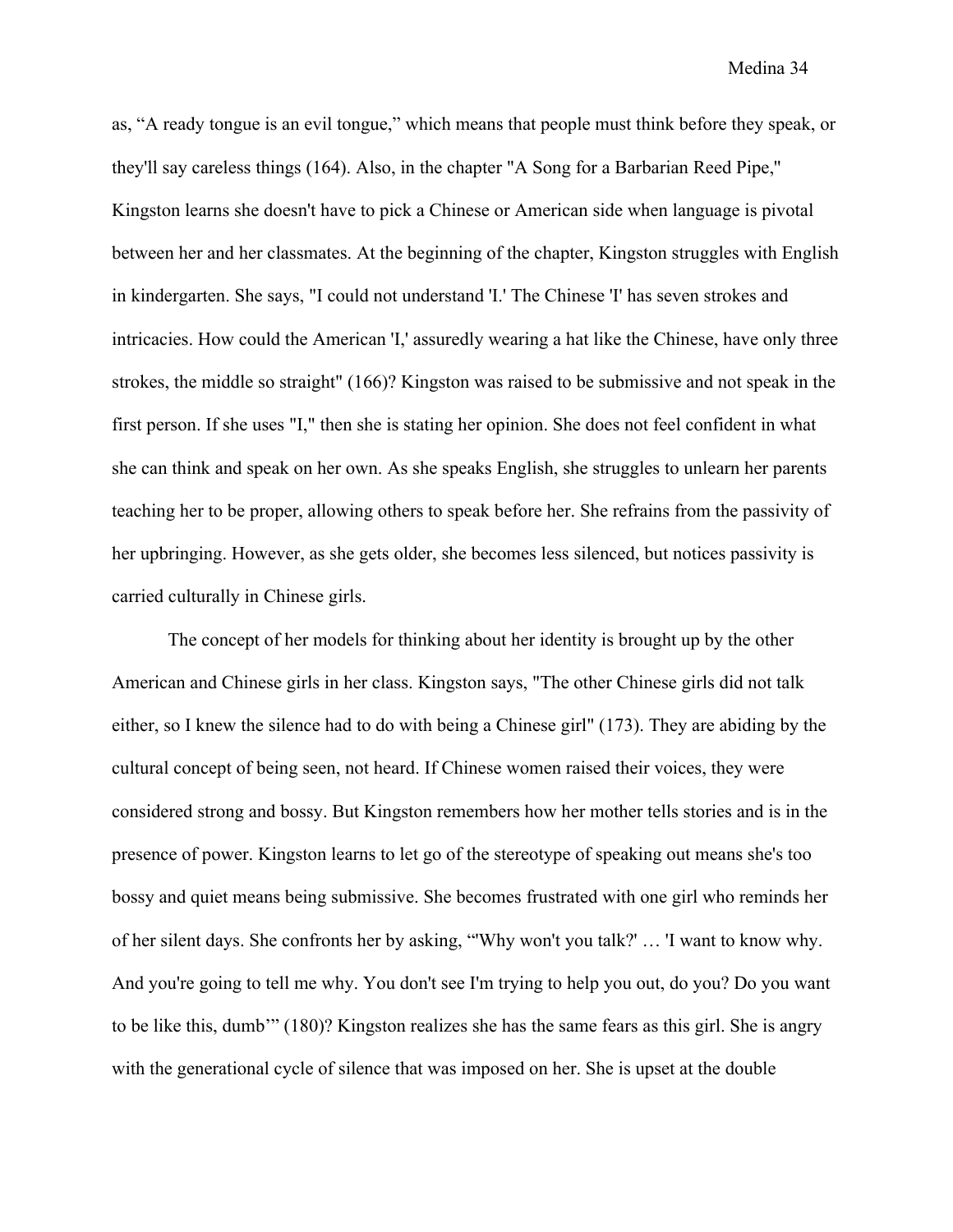standard her Chinese and American culture have on speaking. She abuses the Chinese-American girl because she identifies with her.

*The Woman Warrior* demonstrates how Kingston obtains her confidence in a patriarchal society. She is able to stray away from her mother's cautionary tales that were both helpful and fearful but enabled her to live her potential as her version of American-Chinese. Throughout the book, Kingston faces misogyny among her family and both cultures. She is motivated to find a middle ground between her Chinese-American culture and asserts herself by retelling the tales in her own way. Kingston overcomes the misogyny in her Chinese culture and learns to trust herself despite the traditional femininity instilled in her.

#### **Conclusion**

In *The Affairs of the Falcons*, Ana's daughter asks her, "Are we supposed to be here [in America]" (222)? The three women I have focused on in this thesis, Esperanza, Ana, and Maxine, reveal the ways misogyny manifests in both their home and adopted cultures. Yet, these works of fiction show these women effectively navigate the misogyny across both cultures with resilience. They come from families that are forcing gender roles and expectations upon them, but they still manage to have agency for themselves. Cisneros, Rivero, and Kingston immerse their readers in the struggles and adjustments that immigrants and children of immigrants must face in getting established in the US. The narration uses Spanglish or includes Chinese characters and expressions. They show that migrant fiction and memoirs can create authentic voices for women.

Each woman must sacrifice a part of herself to further her growth. Esperanza and Kingston must grow up quickly and understand that their cultures' fears are imposed on them. For Ana, her sacrifices emerge from the fears of being undocumented. She endures her challenges and maneuvers her way through the blend of misogyny, economic, and political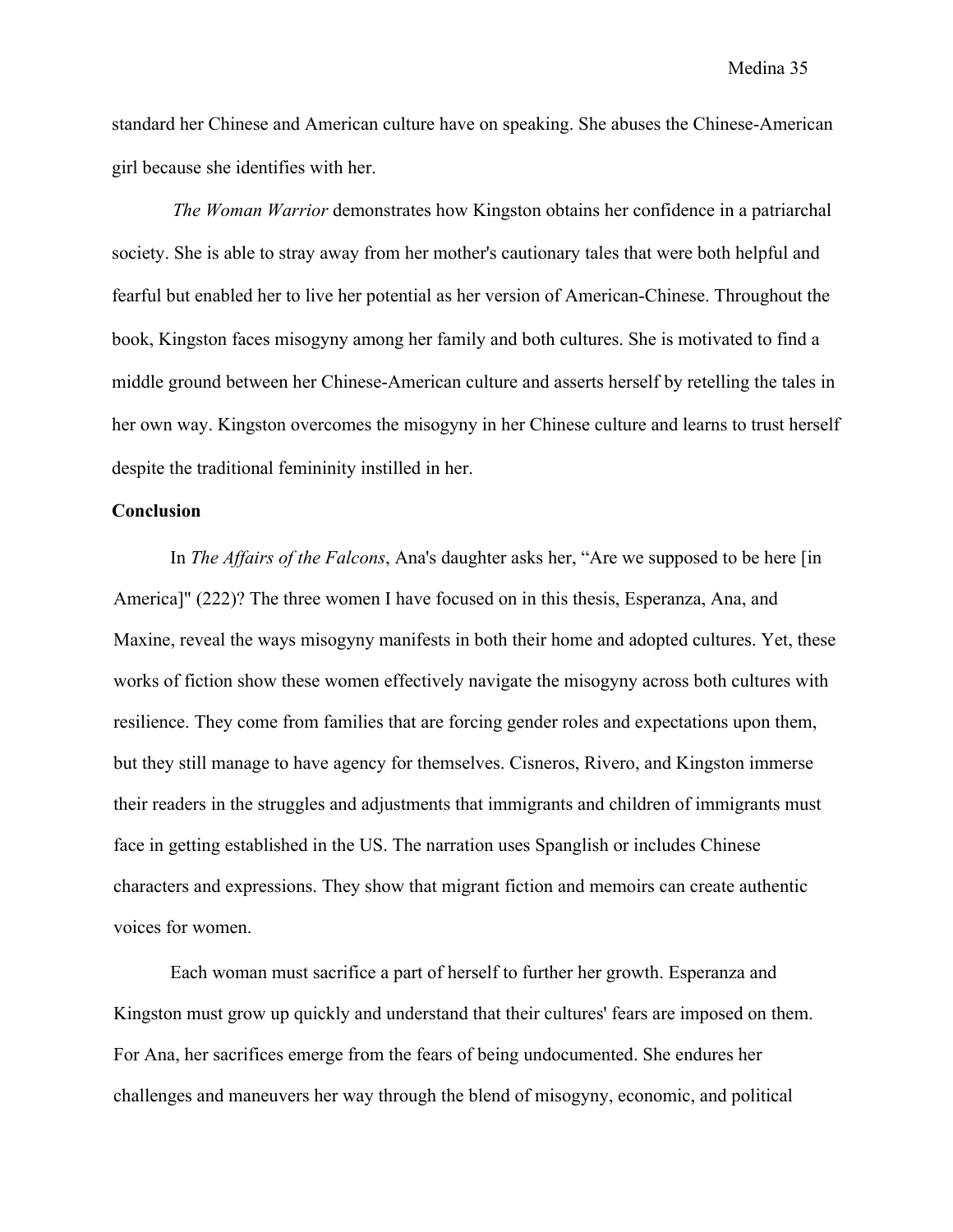struggle that tends to hold women in a helpless attitude. They must navigate their overlapping cultural marginalization by rejecting gender expectations. The male characters expressing toxic masculinity are there to show these women how they must overcome boundaries. Esperanza, Ana, and Kingston overcome these expectations in their culture as they grow older and learn to trust their female identity in a patriarchal society. Although they all come from different backgrounds, they still deal with the same cycle of oppression. All three characters don't want to follow the same traditions as the women they grew up with, who are used to the misogynistic culture. They are motivated to seek their potential despite the influences surrounding them.

Although *The House on Mango Street* and *The Woman Warrior* are both canonical books, *The Affairs of the Falcons* adds to them because of the political focus of being undocumented. It shows how Latinx women do not have to be victims to their circumstances. The novel is told from the perspective of a mother who would sacrifice her life for her children. *The House on Mango Street* and *The Woman Warrior* focus on the protagonists' personal goals whereas the heroine of *The Affairs of the Falcons* does what it takes to succeed as an undocumented mother.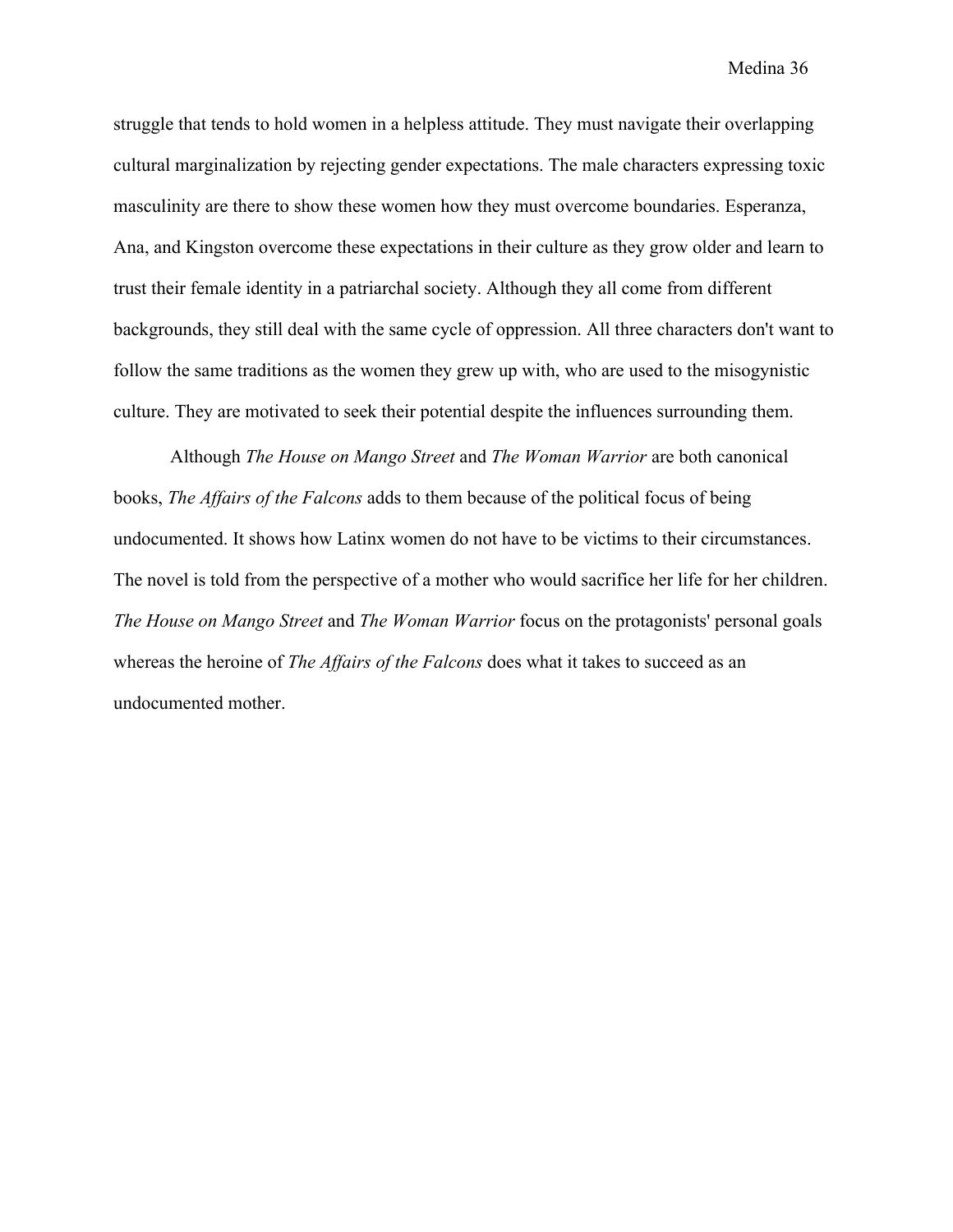#### Works Cited

Betz, Regina M. "Chicana 'Belonging' in Sandra Cisneros' *The House on Mango Street.*" *Rocky Mountain Review*, vol. 66, 2012, pp. 18–33.

Cisneros, Sandra. *The House on Mango Street.* Alfred A. Knopf, 1983.

 Cowart, David. *Trailing Clouds: Immigrant Fiction in Contemporary America*. Cornell University Press, 2006.

Han, Jimin. Interview with Melissa Rivero. "*The Affair of the Falcons* Centers Immigrant Families at a Time When They're Under Attack." *Electric Literature*, 25 April 2019. https://electricliterature.com/the-affairs-of-the-falcons-centers-immigrant-families/ Kingston, Maxine Hong. *Woman Warrior: Memoirs of a Girlhood Among Ghosts.* Econo Clad Books, 1976.

Lee, A. Robert. "Trailing Clouds: Immigrant Fiction in Contemporary America." *The Modern Language Review*, vol. 103, no. 1, Jan. 2008, p. 216. Gale Literature Resource Center. Marek, Jayne E. "Difference, Identity, and Sandra Cisneros's *The House on Mango Street*." *Hungarian Journal of English and American Studies (HJEAS)*, vol. 2, no. 1, 1996, p. 173– 187.

Mujcinovic, Fatima. "Self-Expression and World-Expression: Critical Multicultural Literacy in Maxine Hong Kingston and Sandra Cisneros." *CEA Critic*, vol. 76, no. 1, 2014, pp. 98–113. Seligmann, Linda J. "To Be in between: The Cholas as Market Women." *Comparative Studies in Society and History*, vol. 31, no. 4, 1989, pp. 694–721.

Rabino witz, Paula, "Eccentric Memories: A Conversation with Maxine Hong Kingston." *Michigan Quarterly Review 26.1* (Winter 1987): 177-87.

Rivero, Melissa. *The Affairs of The Falcóns*. Ecco, an imprint of HarperCollins